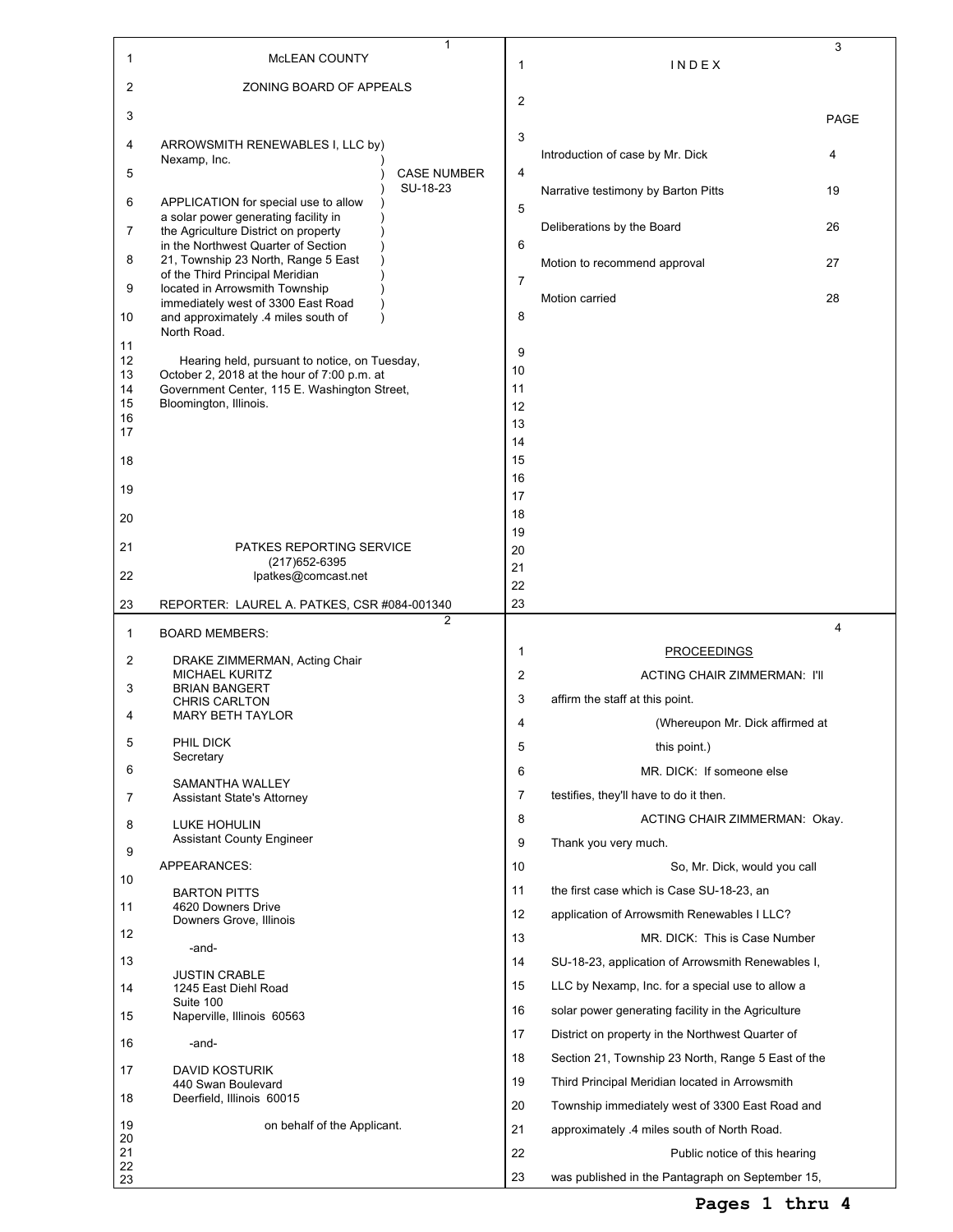|    | 5                                                                                 |                | 7                                                                                              |
|----|-----------------------------------------------------------------------------------|----------------|------------------------------------------------------------------------------------------------|
| 1  | 2018 as provided by law. All the other required                                   | 1              | For site photos of the                                                                         |
| 2  | notifications have been made, and the applicant has                               | $\overline{c}$ | property, if you'll look up above, we see where the                                            |
| 3  | paid the publication costs.                                                       | 3              | property is located south of Arrowsmith.                                                       |
| 4  | As the first exhibit. I will                                                      | 4              | And this is a zoom-in of the                                                                   |
| 5  | introduce the application. I will not pass it since                               | 5              | aerial of the property. There is a residence on the                                            |
| 6  | you were all distributed a copy of this by mail.                                  | 6              | northeast corner of the property or adjacent to the                                            |
| 7  | As the first attachment, I                                                        | $\overline{7}$ | northeast corner of the property.                                                              |
| 8  | have a plat map showing where this property is                                    | 8              | This is the public county                                                                      |
| 9  | located in Arrowsmith Township. I will pass that.                                 | 9              | highway facing south along the property. The                                                   |
| 10 | And as part of this Land                                                          | 10             | subject property is to the right through that                                                  |
| 11 | Evaluation and Site Assessment for the special use,                               | 11             | cornfield, and this is to the north toward                                                     |
| 12 | we have a soil report and a Land Evaluation and Site                              | 12             | Arrowsmith, and this is the residence that is off                                              |
| 13 | Assessment which I will pass that was incorporated                                | 13             | the northeast corner of the subject property.                                                  |
| 14 | into the staff report.                                                            | 14             |                                                                                                |
|    | And we have a communication                                                       |                | The same property.                                                                             |
| 15 |                                                                                   | 15             | And then this is facing west                                                                   |
| 16 | from the Illinois Department of Natural Resources                                 | 16             | along the south boundary of that nonfarm residence.                                            |
| 17 | having to do with the endangered species on the                                   | 17             | And facing the field toward                                                                    |
| 18 | property, and there were not found to be any there,                               | 18             | the southwest.                                                                                 |
| 19 | and the consultation was closed.                                                  | 19             | And this is across the road to                                                                 |
| 20 | And we have a communication                                                       | 20             | the east where the field has been harvested.                                                   |
| 21 | from the health department regarding the septic                                   | 21             | And this is facing northwest,                                                                  |
| 22 | system on the property, that they're okay with the                                | 22             | and this is the southeast corner of the property.                                              |
| 23 | proposed application; and a communication to the                                  | 23             | And then facing northeast to                                                                   |
|    |                                                                                   |                |                                                                                                |
|    | 6                                                                                 |                | 8                                                                                              |
| 1  | Historic Preservation Agency which I will pass.                                   | 1              | nonfarm residence across the road.                                                             |
| 2  | That consultation will need to be closed before the                               | $\overline{c}$ | And then this is the property                                                                  |
| 3  | applicant will obtain a building permit for the                                   | 3              | across the road to the east of the subject property                                            |
| 4  | construction of this facility.                                                    | 4              | at the southeast corner.                                                                       |
| 5  | And we have a communication                                                       | 5              | And this is the blowup of the                                                                  |
| 6  | from the applicant indicating that they've been in                                | 6              | property.                                                                                      |
| 7  | touch with the County Highway Department regarding a                              | 7              | And I'll read the staff report                                                                 |
| 8  | road use agreement in the future, which I will pass;                              | 8              | as follows.                                                                                    |
| 9  | and an attachment that shows the site plan of this                                | 9              | To a large extent, the staff                                                                   |
| 10 | proposed solar farm.                                                              | 10             | report for this case and the one that follows are                                              |
| 11 | And the next -- I won't pass                                                      | 11             | the same, so I will not read them for both of them,                                            |
| 12 | this since I've distributed these to you all by                                   | 12             | but this staff report is very similar to the                                                   |
| 13 | mail, but the applicant is actually applying for two                              | 13             | following one.                                                                                 |
| 14 | special uses, both 2-megawatt solar farms.                                        | 14             | The size of the whole parcel                                                                   |
| 15 | This is the one to the north                                                      | 15             | is 79 acres. It has approximately a thousand feet                                              |
| 16 | of the other one. It's on the same property but                                   | 16             | of frontage on the west side of 3300 East Road which                                           |
| 17 | it's north of the one that's going to follow in the                               | 17             | is County Highway 15.                                                                          |
| 18 | next zoning case.                                                                 | 18             | The topography is relatively                                                                   |
| 19 | And a zoning map showing where                                                    | 19             | flat, and the drainage is to the west. Vegetation                                              |
| 20 |                                                                                   | 20             |                                                                                                |
| 21 | this property is located in the Agriculture District<br>just south of Arrowsmith. | 21             | is crop production. The public road is<br>approximately 22 feet 2 inches in width, and it's an |
| 22 | And the last board exhibit is                                                     | 22             | asphalt road.                                                                                  |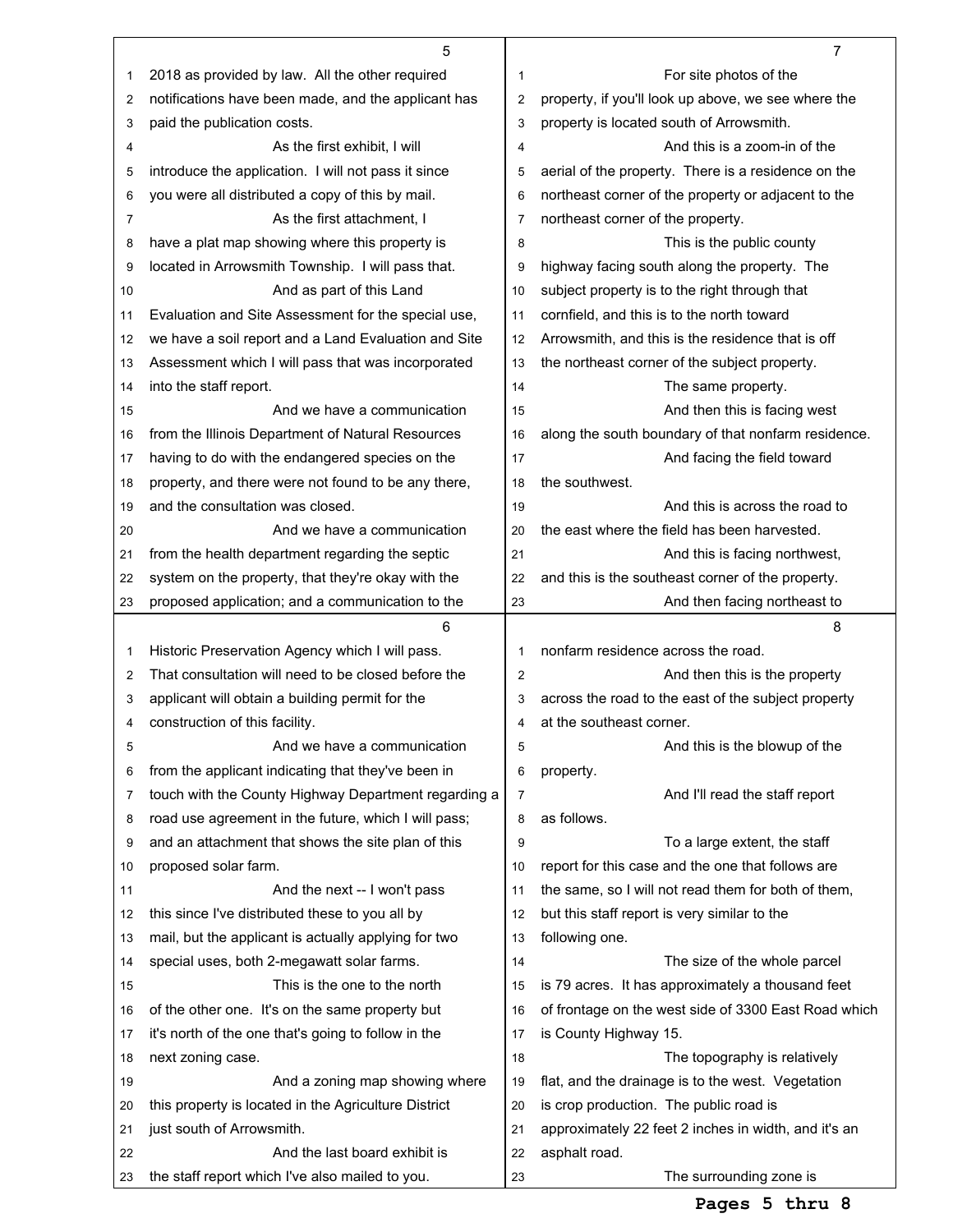|    | 9                                                    |                | 11                                                   |
|----|------------------------------------------------------|----------------|------------------------------------------------------|
| 1  | Agriculture District on all sides. The surrounding   | 1              | with the Illinois Department of Agriculture and      |
| 2  | land use to the north is crop production in a single | $\overline{2}$ | financial assurance acceptable to the County need to |
| 3  | family dwelling and to the south is crop production. | 3              | be provided.                                         |
| 4  | To the east is crop production and a single family   | 4              | A contact person for the                             |
| 5  | dwelling and to the west is crop production.         | 5              | applicant will need to be kept on file with the      |
| 6  | For the Land Evaluation and                          | 6              | Department of Building and Zoning for issues and     |
| 7  | Site Assessment, there's a soil score of 89.6 out of | 7              | complaints upon completion of the facility.          |
| 8  | a total of a hundred points, and for the site        | 8              | The applicant has submitted a                        |
| 9  | assessment, there's a score of 158 points out of 200 | 9              | letter to the Illinois Historic Preservation Agency. |
| 10 | giving a total score of 247.6 points out of a        | 10             | 2. The proposed special use                          |
| 11 | maximum of 300 points.                               | 11             | will not be injurious to the use and enjoyment of    |
| 12 | A score of 230 points and                            | 12             | other property in the immediate vicinity for         |
| 13 | above means that the property is of very high value  | 13             | purposes already permitted or substantially diminish |
| 14 | for agricultural land protection.                    | 14             | property values in the immediate area. And this      |
| 15 | The analysis of the seven                            | 15             | standard is met.                                     |
| 16 | standards are as follows:                            | 16             | A single family dwelling is                          |
| 17 | The proposed special use will                        | 17             | located to the north of the proposed solar farm.     |
| 18 | not be detrimental to or endanger the health,        | 18             | Another is located across the road to the east. The  |
| 19 | safety, morals, comfort or welfare of the public.    | 19             | property is otherwise surrounded by land in crop     |
| 20 | And this standard is met.                            | 20             | production. Ground cover that encourages             |
| 21 | The applicant proposes to                            | 21             | pollination recommended by the McLean County Soil    |
| 22 | establish a 2-megawatt solar power generating        | 22             | and Water Conservation District will need to be      |
| 23 | facility on this property which will meet all the    | 23             | installed. The solar arrays will be designed with    |
|    | 10                                                   |                | 12                                                   |
| 1  | County setback requirements and use standards for a  | 1              | an anti-reflective coating.                          |
| 2  | solar power generating facility.                     | 2              | 3. The proposed special use                          |
| 3  | The application indicates that                       | 3              | will not impede the orderly development of           |
|    |                                                      |                |                                                      |
| 4  | this facility will contain rows of photovoltaic cell | 4              | surrounding properties for uses permitted in the     |
| 5  | panels mounted on posts set in the ground. These     | 5              | district. And this standard is met.                  |
| 6  | rows of panels are referred to as solar arrays.      | 6              | Nearby property that is                              |
| 7  | Nexamp Solar Energy Solutions                        | 7              | currently in crop production will continue to be     |
| 8  | will mount the solar arrays on a tracking system     | 8              | desirable for such use. Two nearby properties with   |
| 9  | which allows them to follow the sun throughout the   | 9              | residences will also continue to be desirable for    |
| 10 | day. The solar arrays will be designed with an       | 10             | such use.                                            |
| 11 | anti-reflective coating. The applicant indicates     | 11             | 4. Adequate utilities, access                        |
| 12 | the solar arrays will be a maximum of 12 feet in     | 12             | roads, drainage and/or other necessary facilities    |
| 13 | height.                                              | 13             | have been or will be provided. This standard is      |
| 14 | The applicant submitted an                           | 14             | met.                                                 |
| 15 | EcoCAT communication from the Illinois Department of | 15             | The property has approximately                       |
| 16 | Natural Resources which indicates that there is no   | 16             | a thousand feet of frontage on the west side of 3300 |
| 17 | record of state-listed threatened or endangered      | 17             | East Road, which is also County Highway 15, and the  |
| 18 | species, Illinois Natural Area Inventory sites,      | 18             | Saybrook-Arrowsmith Fire Protection District will    |
| 19 | dedicated Illinois Nature Preserves or registered    | 19             | provide fire protection for the subject property.    |
| 20 | Land and Water Reserves in the vicinity of the       | 20             | Pre-development drainage                             |
| 21 | proposed project location.                           | 21             | patterns will be retained as much as possible, and   |
| 22 | A decommissioning plan that                          | 22             | the applicant will provide certified plans for storm |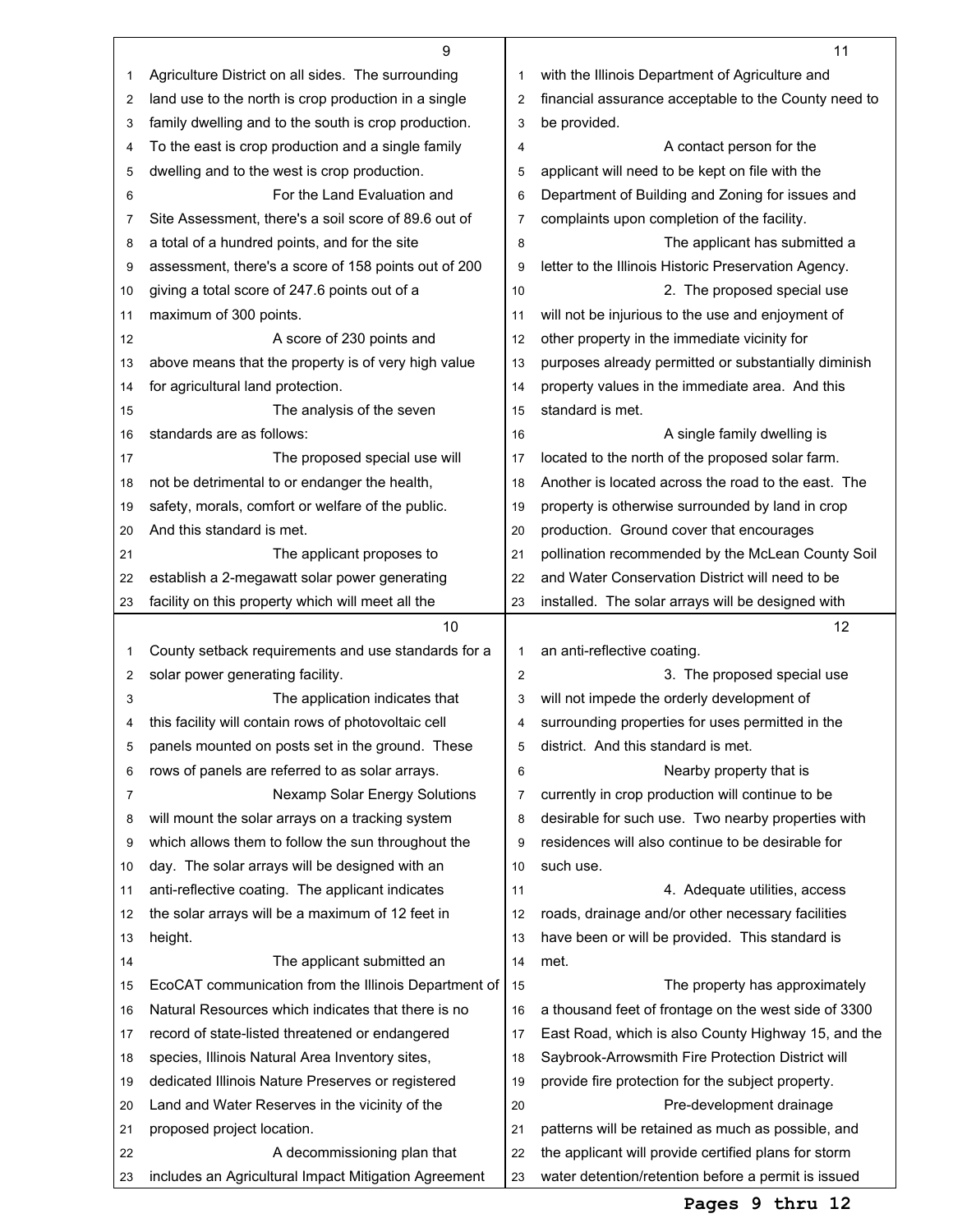|          | 13                                                                                                     |                | 15                                                                                                  |
|----------|--------------------------------------------------------------------------------------------------------|----------------|-----------------------------------------------------------------------------------------------------|
| 1        | for the proposed solar power generating facility.                                                      | 1              | facility is operational.                                                                            |
| 2        | The applicant will need to                                                                             | $\overline{c}$ | After the subject property is                                                                       |
| 3        | have all field tile damaged in the construction                                                        | 3              | returned to its original condition, as is required                                                  |
| 4        | process repaired by a competent contractor with                                                        | 4              | by the Zoning Ordinance, the land can be returned to                                                |
| 5        | experience in such repair during the life of the                                                       | 5              | crop production. It was reported that up to 35                                                      |
| 6        | solar farm, and the applicant has obtained a signoff                                                   | 6              | percent of corn grown in McLean County was used to                                                  |
| 7        | from the County Health Department.                                                                     | $\overline{7}$ | make ethanol. Harvesting the sun to produce                                                         |
| 8        | Adequate measures have been                                                                            | 8              | electricity in the Agriculture District with solar                                                  |
| 9        | and will be taken to provide ingress and egress so                                                     | 9              | farms is similar and another way to produce                                                         |
| 10       | designed as to minimize traffic congestion in the                                                      | 10             | significant value from farmland in addition to                                                      |
| 11       | public streets. This standard has been met.                                                            | 11             | producing corn and soybean crops.                                                                   |
| 12       | It appears that safe site                                                                              | 12             | 9. Concluding opinion: Staff                                                                        |
| 13       | distance can be provided at the proposed entrance.                                                     | 13             | recommends that this application meets all of the                                                   |
| 14       | The applicant has been in                                                                              | 14             | standards set forth in Article VIII, Section 350 of                                                 |
|          | communication with the County Highway Department                                                       |                |                                                                                                     |
| 15       |                                                                                                        | 15             | the Zoning Ordinance provided compliance with the                                                   |
| 16       | about creating a road use agreement for the proposed                                                   | 16             | following stipulations:                                                                             |
| 17       | solar farm.                                                                                            | 17             | 1) An entrance permit shall                                                                         |
| 18       | 6. The establishment.                                                                                  | 18             | be obtained from the County Highway Department                                                      |
| 19       | maintenance and operation of the special use will be                                                   | 19             | before a construction permit is issued.                                                             |
| 20       | in conformance with the intent of the district in                                                      | 20             | 2) The applicant shall                                                                              |
| 21       | which the special use is proposed to be located.                                                       | 21             | provide certified plans for storm water                                                             |
| 22       | And this standard is met.                                                                              | 22             | detention/retention before a construction permit is                                                 |
| 23       | The preamble states "Provide                                                                           | 23             | issued.                                                                                             |
|          | 14                                                                                                     |                | 16                                                                                                  |
| 1        | for the location and govern the establishment and                                                      | 1              | 3) The applicant shall                                                                              |
| 2        | operation of land uses which are compatible with                                                       | 2              | complete consultation with the Illinois Historic                                                    |
| 3        | agriculture and are such a nature that their                                                           | 3              | Preservation Agency before a construction permit is                                                 |
| 4        | location away from residential, commercial and                                                         | 4              | issued.                                                                                             |
| 5        | industrial areas is most desirable.                                                                    | 5              | 4) The applicant shall have                                                                         |
| 6        |                                                                                                        |                |                                                                                                     |
| 7        | 7. The proposed special use                                                                            | 6              | all field tile damaged in the construction process                                                  |
|          | in all other respects conforms to the applicable                                                       | 7              | repaired by a competent contractor with experience                                                  |
| 8        | regulations of the district in which it is located.                                                    | 8              | in such repair during the life of the solar farm.                                                   |
| 9        | And this standard is met.                                                                              | 9              | 5) The solar panels shall be                                                                        |
| 10       | According to the Zoning                                                                                | 10             | installed with an anti-reflective coating.                                                          |
| 11       | Ordinance, "The Land Evaluation and Site Assessment                                                    | 11             | 6) Groundcover that                                                                                 |
| 12       | System has been designed to provide a rational                                                         | 12             | encourages pollination that is recommended by the                                                   |
| 13       | process for assisting local officials in making                                                        | 13             | McLean County Soil and Water Conservation District                                                  |
| 14       | farmland conversion decisions through the local                                                        | 14             | needs to be installed.                                                                              |
| 15       |                                                                                                        | 15             | 7) A contact person for the                                                                         |
| 16       | zoning process."<br>Although this property has a                                                       | 16             | applicant needs to be kept on file with the                                                         |
| 17       |                                                                                                        | 17             |                                                                                                     |
| 18       | high LESA score, the applicant indicates that it is                                                    | 18             | Department of Building and Zoning for                                                               |
| 19       | committed to landscaping best practices that                                                           | 19             | issues/complaints upon completion of the facility.                                                  |
|          | stabilize the soil to add strength and durability                                                      |                | 8) As a condition of                                                                                |
| 20       | for the long-term success of the project and health                                                    | 20<br>21       | receiving a permit from the county, the company must                                                |
| 21       | of the land. Native grasses will be grown and                                                          |                | pay the cost of hiring an Illinois registered                                                       |
| 22<br>23 | maintained on the site, and the prime soils will be<br>preserved as long as the solar power generating | 22<br>23       | professional engineer to provide a certified<br>estimate of decommissioning cost. The company shall |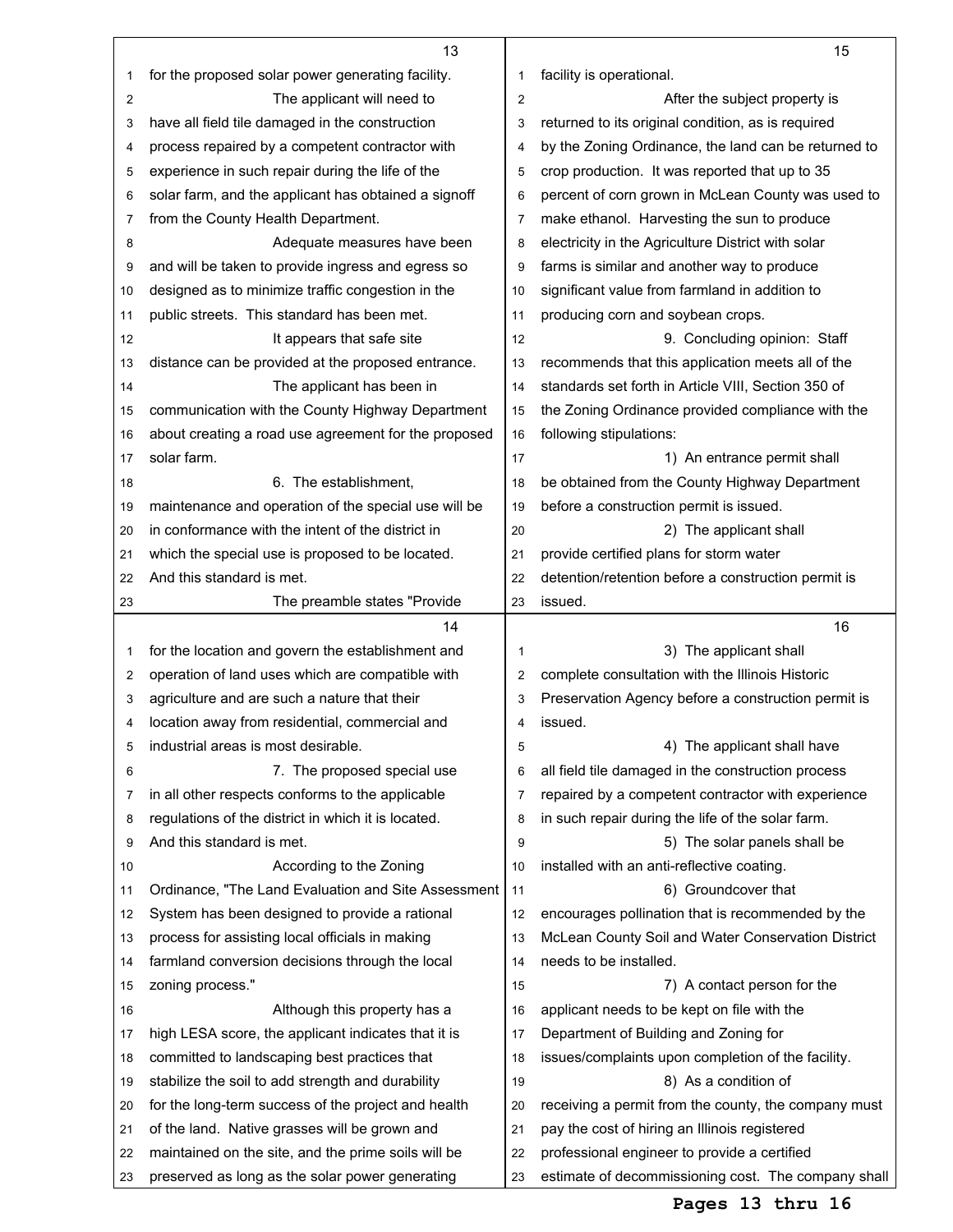|    | 17                                                   |                | 19                                                   |
|----|------------------------------------------------------|----------------|------------------------------------------------------|
| 1  | provide decommissioning security financing for the   | 1              | Crable. I'm with Atwell.                             |
| 2  | estimated cost of decommissioning in the amount      | $\overline{2}$ | My office is at 1245 East                            |
| 3  | determined by the engineer or \$50,000 (\$25,000 per | 3              | Diehl Road. That's Suite 100, Naperville, Illinois   |
| 4  | megawatt), whichever is greater. Security financing  | 4              | 60563, and my firm is the civil survey and landscape |
| 5  | must be in the form of an irrevocable letter of      | 5              | architectural consultant on the project.             |
| 6  | credit or a cash escrow unless the county board in   | 6              | MR. KOSTURIK: My name is David                       |
| 7  | its sole discretion agrees to accept its performance | 7              | Kosturik. That's K-o-s-t-u-r-i-k. Address is 440     |
| 8  | bond.                                                | 8              | Swan Boulevard, Deerfield, Illinois, and I am also   |
| 9  | The decommissioning cost                             | 9              | with Nexamp.                                         |
| 10 | estimate will be reviewed and revised by the         | 10             | ACTING CHAIR ZIMMERMAN: All right.                   |
| 11 | facility owner at least after the tenth year of      | 11             | Would you like to be sworn in or affirm?             |
| 12 | operation and each five years thereafter. For        | 12             | MR. PITTS: Sworn in is fine.                         |
| 13 | deconstruction, all infrastructure needs to be       | 13             | MR. CRABLE: That's fine.                             |
| 14 | removed to a depth of five feet, and all panels and  | 14             | MR. KOSTURIK: That's fine.                           |
| 15 | support posts need to be removed entirely.           | 15             | (Whereupon the witnesses were                        |
| 16 | 9) The company must provide                          | 16             | sworn by Acting Chair Zimmerman.)                    |
| 17 | an Agricultural Impact Mitigation Agreement signed   | 17             | ACTING CHAIR ZIMMERMAN: All right.                   |
| 18 | by the company and the Illinois Department of        | 18             | Would your like to present more information?         |
|    | Agriculture prior to the issuance of a permit to     | 19             | MR. PITTS: Yes.                                      |
| 19 |                                                      |                |                                                      |
| 20 | construct from the county and must certify that it   | 20             | NARRATIVE TESTIMONY                                  |
| 21 | will comply with all the terms of the agreement.     | 21             |                                                      |
| 22 | Nothing in the Agricultural Impact Mitigation        | 22             | BY BARTON PITTS:                                     |
| 23 | Agreement will preclude the County from establishing | 23             | I know the ZBA has been                              |
|    |                                                      |                |                                                      |
|    | 18                                                   |                | 20                                                   |
| 1  | any standards that exceed those contained in the     | 1              | through a couple of these already so I don't want to |
| 2  | agreement.                                           | 2              | bore everyone with a lot of details around the       |
| 3  | 10) Development shall follow                         | 3              | history of this bill but I do want to clarify where  |
| 4  | the plans and documents submitted with the           | 4              | we sort of fit into this whole thing.                |
| 5  | application and with Zoning Regulations including    | 5              | So as a lot of you know                              |
| 6  | Article VI, Section 350-43.00(3), (Use Standards for | 6              | already, the Future Energy Jobs Act was passed in    |
| 7  | a solar power generating facility).                  | $\overline{7}$ | December of 2016. It provided incentives for wind    |
| 8  | And this respectfully is                             | 8              | and solar.                                           |
| 9  | submitted by me.                                     | 9              | On the solar side, there are                         |
| 10 | ACTING CHAIR ZIMMERMAN: So the                       | 10             | four sort of buckets of incentives: residential,     |
| 11 | staff has been affirmed. We've had the case          | 11             | large scale utility solar, some behind the meter     |
| 12 | presented.                                           | 12             | commercial, and then community solar, and what we're |
| 13 | Now we'd like to ask the                             | 13             | talking about today is community solar. That's what  |
| 14 | applicants to come forward to give their names and   | 14             | Nexamp is sort of a specialist in. We're a           |
| 15 | addresses and swear or affirm if you plan to give    | 15             | Boston-based developer and are here because the      |
| 16 | testimony or evidence.                               | 16             | community solar rules of the Future Energy Jobs Act  |
| 17 | Someone who knows the mike                           | 17             | provides the financial incentives to come in and     |
| 18 | routine, would you like to give your name and        | 18             | build these kind of projects.                        |
| 19 | address, please?                                     | 19             | A little quick background on                         |
| 20 | MR. PITTS: Yes. Barton Pitts. I                      | 20             | Nexamp. We were started in the mid 2000s by two      |
| 21 | live at 4620 Downers Drive in Downers Grove,         | 21             | Iraqi war veterans. I think we're similar to some    |
| 22 | Illinois, and I'm with Nexamp Solar.                 | 22             | of the developers coming in doing community solar    |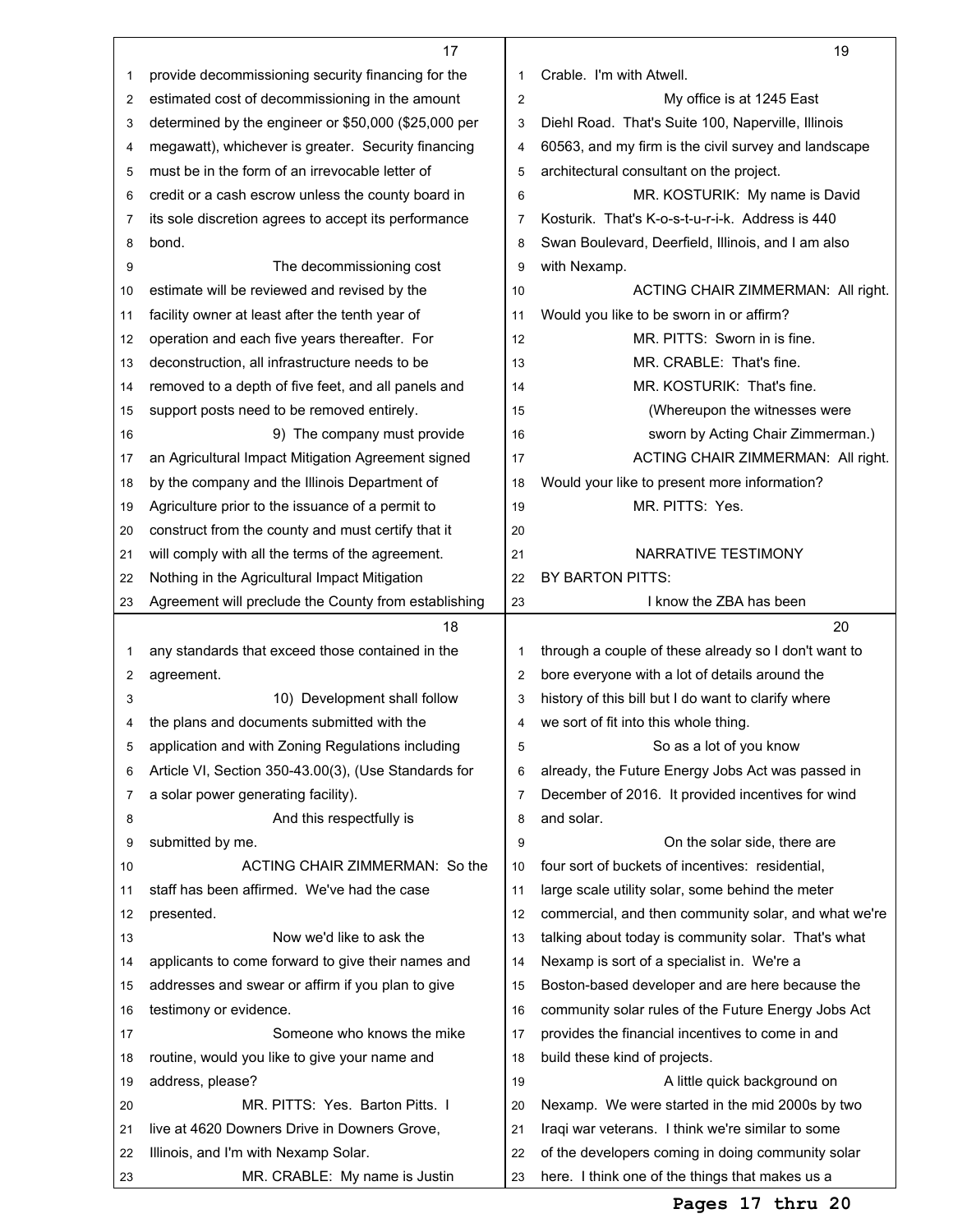|                | 21                                                   |                | 23                                                   |
|----------------|------------------------------------------------------|----------------|------------------------------------------------------|
| 1              | little bit different is we plan to hold these        | 1              | to combiner boxes and then to an inverter.           |
| $\overline{2}$ | projects through the entire length of the project,   | $\overline{2}$ | We try and locate the inverter                       |
| 3              | which is essentially a 20-year lease with a 10-year  | 3              | on a ten by ten concrete pad sort of in the middle   |
| 4              | option to renew.                                     | 4              | of the array. It's really the only piece of          |
| 5              | So we plan to hold these for                         | 5              | equipment that really makes any noise at all, so we  |
| 6              | the full 30 years. I know there are some developers  | 6              | try and set that back away from the road or any      |
| 7              | that plan to sell them sooner than that, but we're   | $\overline{7}$ | residences.                                          |
| 8              | sort of a long-term investor, and we want to be a    | 8              | From there, we'll have a                             |
| 9              | community partner.                                   | 9              | series of poles where all the wiring will come up    |
| 10             | So I think I should just head                        | 10             | out of the ground onto poles and then through a      |
| 11             | right over to the project plans.                     | 11             | couple pieces of equipment that are mounted on poles |
| 12             | ACTING CHAIR ZIMMERMAN: Excuse me                    | 12             | and out to the three-phase wiring at the road.       |
| 13             | for a second.                                        | 13             | So underneath all these panels                       |
| 14             | You have here Arrowsmith                             | 14             | will be planted, as Phil mentioned, a native grass.  |
| 15             | Renewables I and II.                                 | 15             | We'll work with the County to plant what they want   |
| 16             | Mr. Dick, how are we to hear                         | 16             | planted here.                                        |
| 17             | these? Since we've been presented with Case Number   | 17             | Essentially we want to keep it                       |
| 18             | I, the SU-18-23, do we want to take this as also     | 18             | as a low growth sort of meadow mix so that it's not  |
| 19             | valid for SU-18-24?                                  | 19             | a grass that grows up over and shades part of the    |
| 20             | MR. DICK: No. We would be hearing                    | 20             | panels. That growth and ground cover generally will  |
| 21             | only SU-18-23 at this time.                          | 21             | retain water better than row crop, so it should      |
| 22             | But as I indicated in my staff                       | 22             | stabilize the soil, and over the 30 years there      |
| 23             | report, I won't read through the whole report when   | 23             | should be less water runoff under one of these       |
|                |                                                      |                |                                                      |
|                | 22                                                   |                | 24                                                   |
| 1              | we hear the second case, but we will refer to it,    | 1              | systems than there would be under row crops.         |
| 2              | and I think that's what Mr. Pitts is doing at this   | $\overline{2}$ | So as far as construction                            |
| 3              | time.                                                | 3              | goes, probably three to four months per 2-megawatt   |
| 4              | ACTING CHAIR ZIMMERMAN: Okay. And                    | 4              | project, so if we are lucky enough to build both of  |
| 5              | so we on the board are to pay attention quite        | 5              | these projects, it would be maybe a four to five     |
| 6              | acutely here.                                        | 6              | month overall construction period.                   |
| 7              | MR. PITTS: If you can click over                     | 7              | During that period, actually,                        |
| 8              | to the next. There we go.                            | 8              | prior to construction, we will do a full drain tile  |
| 9              | So it's a little hard to see                         | 9              | survey and commit to repairing drain tile as the     |
| 10             | in this light, but essentially what we're talking    | 10             | system is being constructed. I know that's always a  |
| 11             | about here is the northern array of panels. These    | 11             | concern.                                             |
| 12             | are generally simple, relatively simple systems.     | 12             | So at the end of 30 years, we                        |
| 13             | They are tracker systems; in other words, they       | 13             | will be decommissioning the project. As Phil         |
| 14             | rotate. They face east in the morning, kind of       | 14             | mentioned also, we have to sign an Agricultural      |
| 15             | straight up in the air during the middle of the day, | 15             | Impact Mitigation Agreement to guarantee that we     |
| 16             | and in the evening face west to track the sun and    | 16             | will decommission the project and post financial     |
| 17             | maximize the power being generated.                  | 17             | security to ensure that that happens.                |
| 18             | They're essentially racks that                       | 18             | I would like to sort of                              |
| 19             | are mounted onto steel I-beams that are driven about | 19             | reiterate the request we made last time that a       |
| 20             | ten feet into the ground. The panels, as Phil        | 20             | performance bond be considered. I know there's talk  |
| 21             | mentioned, are coated with anti-reflective and       | 21             | about a letter of credit or escrow funds. We would   |
| 22             | anti-glare coating. The wiring for these systems     | 22             | much prefer a performance bond if that's acceptable  |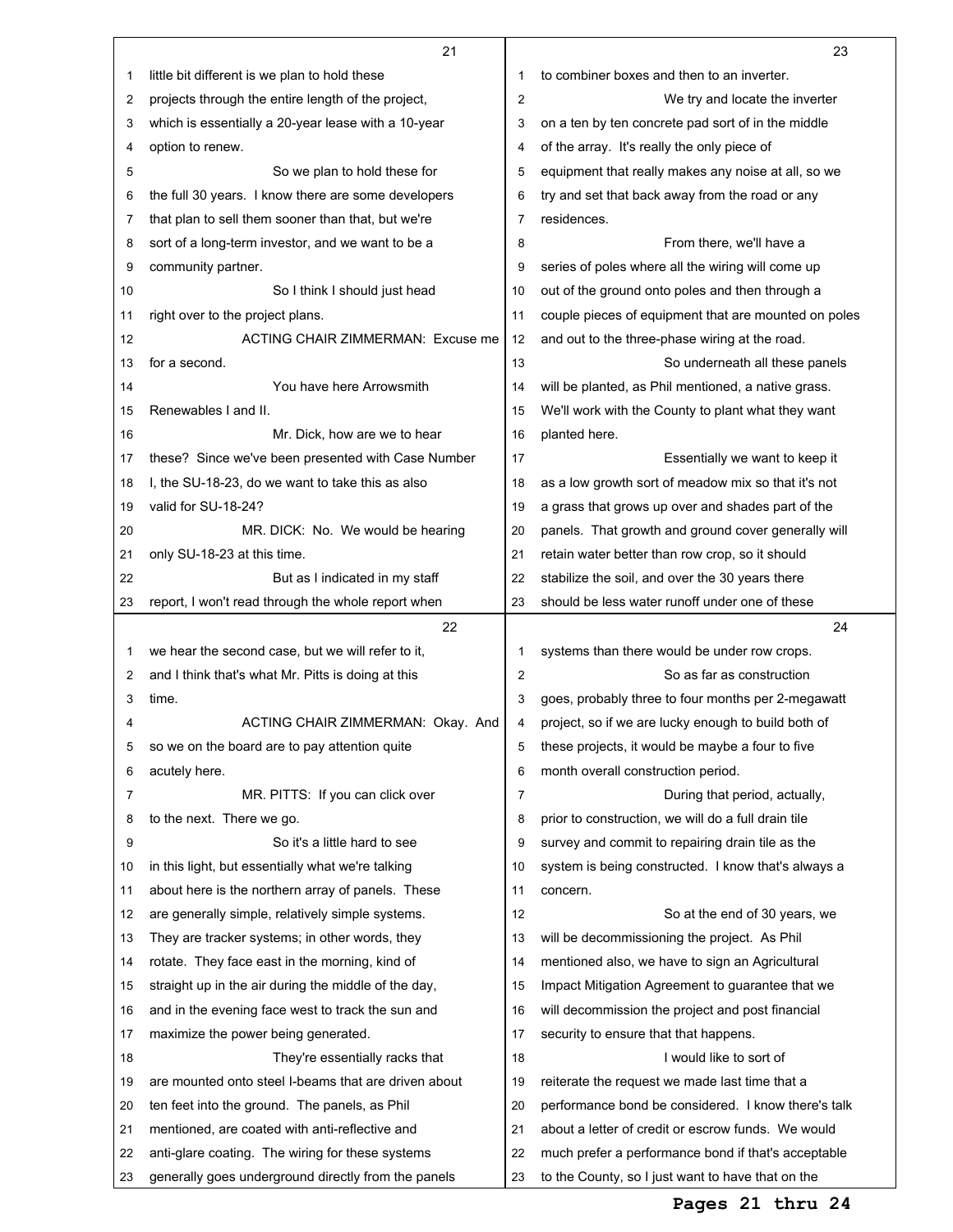|                | 25                                                   |                | 27                                                   |
|----------------|------------------------------------------------------|----------------|------------------------------------------------------|
| 1              | record.                                              | 1              | We've heard them read so let's                       |
| 2              | I guess the last part is sort                        | 2              | go through them.                                     |
| 3              | of the benefits of these projects to the community.  | 3              | Do we have any discussion at                         |
| 4              | There is significant tax revenue that comes in with  | 4              | this point generally?                                |
| 5              | these projects. The State of Illinois passed the     | 5              | MR. KURITZ: Seems pretty much like                   |
| 6              | law to value these projects from a tax perspective.  | 6              | all of them we've heard so far; nothing out of the   |
| 7              | That law was passed over the summer valuing the      | 7              | ordinary.                                            |
| 8              | projects at \$218,000 per megawatt. That translates  | 8              | <b>ACTING CHAIR ZIMMERMAN: Correct.</b>              |
| 9              | to about \$14,000 per 2-megawatt project annually    | 9              | So do we have any comments on                        |
| 10             | over and above the regular real estate taxes that    | 10             | number 1, standard No. 1?                            |
| 11             | will not change.                                     | 11             | On standard No. 2?                                   |
| 12             | It's also a new source of                            | 12             | Standard No. 3?                                      |
| 13             | revenue for the landowners. The community solar      | 13             | Standard No. 4?                                      |
| 14             | projects in general will power about 300 homes, so   | 14             | Standard No. 5?                                      |
| 15             | if there are 300 subscribers in the neighborhood     | 15             | Standard No. 6?                                      |
| 16             | that want to subscribe to this project, we generally | 16             | Standard No. 7?                                      |
| 17             | will be offering a 15 percent discount to their      | 17             | At this point, is there any                          |
| 18             | current electric supply rate, so it's a good thing   | 18             | further discussion?                                  |
| 19             | for those 300 subscribers.                           | 19             | MR. KURITZ: I move that we                           |
| 20             | And these projects will bring                        | 20             | recommend approval of SU-18-23 along with all of the |
| 21             | in construction jobs, electrical contractor jobs,    | 21             | conditions applied by the staff.                     |
| 22             | the long-term jobs that are really just minor --     | 22             | ACTING CHAIR ZIMMERMAN: With the                     |
| 23             | maintenance, lawn mowing, some electrical            | 23             | ten stipulations?                                    |
|                |                                                      |                |                                                      |
|                | 26                                                   |                | 28                                                   |
| 1              | maintenance work, that kind of thing.                | 1              | MR. KURITZ: Yes.                                     |
| $\overline{2}$ | So with that, I think I'll                           | $\overline{2}$ | MR. BANGERT: Second.                                 |
| 3              | leave it there and open it up to questions.          | 3              | ACTING CHAIR ZIMMERMAN: It's been                    |
| 4              | ACTING CHAIR ZIMMERMAN: Would the                    | 4              | moved by Kuritz, seconded by Bangert, that we accept |
| 5              | staff have any questions of the petitioner?          | 5              | SU-18-23.                                            |
| 6              | MR. DICK: No.                                        | 6              | Would you please do a roll                           |
| 7              | ACTING CHAIR ZIMMERMAN: Would the                    | 7              | call vote?                                           |
| 8              | board have any questions of the petitioner?          | 8              | MR. DICK: Bangert?                                   |
| 9              | Is there anyone in the                               | 9              | MR. BANGERT: Yes.                                    |
| 10             | audience who has any questions of the applicant?     | 10             | MR. DICK: Kuritz?                                    |
| 11             | This is questions only.                              | 11             | MR. KURITZ: Yes.                                     |
| 12             | And then is there anyone in                          | 12             | MR. DICK: Zimmerman?                                 |
| 13             | the audience who wants to give testimony?            | 13             | ACTING CHAIR ZIMMERMAN: Yes.                         |
| 14             | We're at the point of the                            | 14             | MR. DICK: Carlton?                                   |
| 15             | closing statement.                                   | 15             | MS. CARLTON: Yes.                                    |
| 16             | Would the applicant like to                          | 16             | MR. DICK: Taylor?                                    |
| 17             | issue a closing statement?                           | 17             | MS. TAYLOR: Yes.                                     |
| 18             | MR. PITTS: No.                                       | 18             | <b>ACTING CHAIR ZIMMERMAN: Unanimous</b>             |
| 19             | ACTING CHAIR ZIMMERMAN: Thank you                    | 19             | vote, five votes for. It passes.                     |
| 20             | very much.                                           | 20             | And Mr. Dick will give you the                       |
| 21             | So I close this public                               | 21             | following instructions.                              |
| 22             | hearing, and now the board will discuss the case     | 22             | MR. DICK: This goes to the County                    |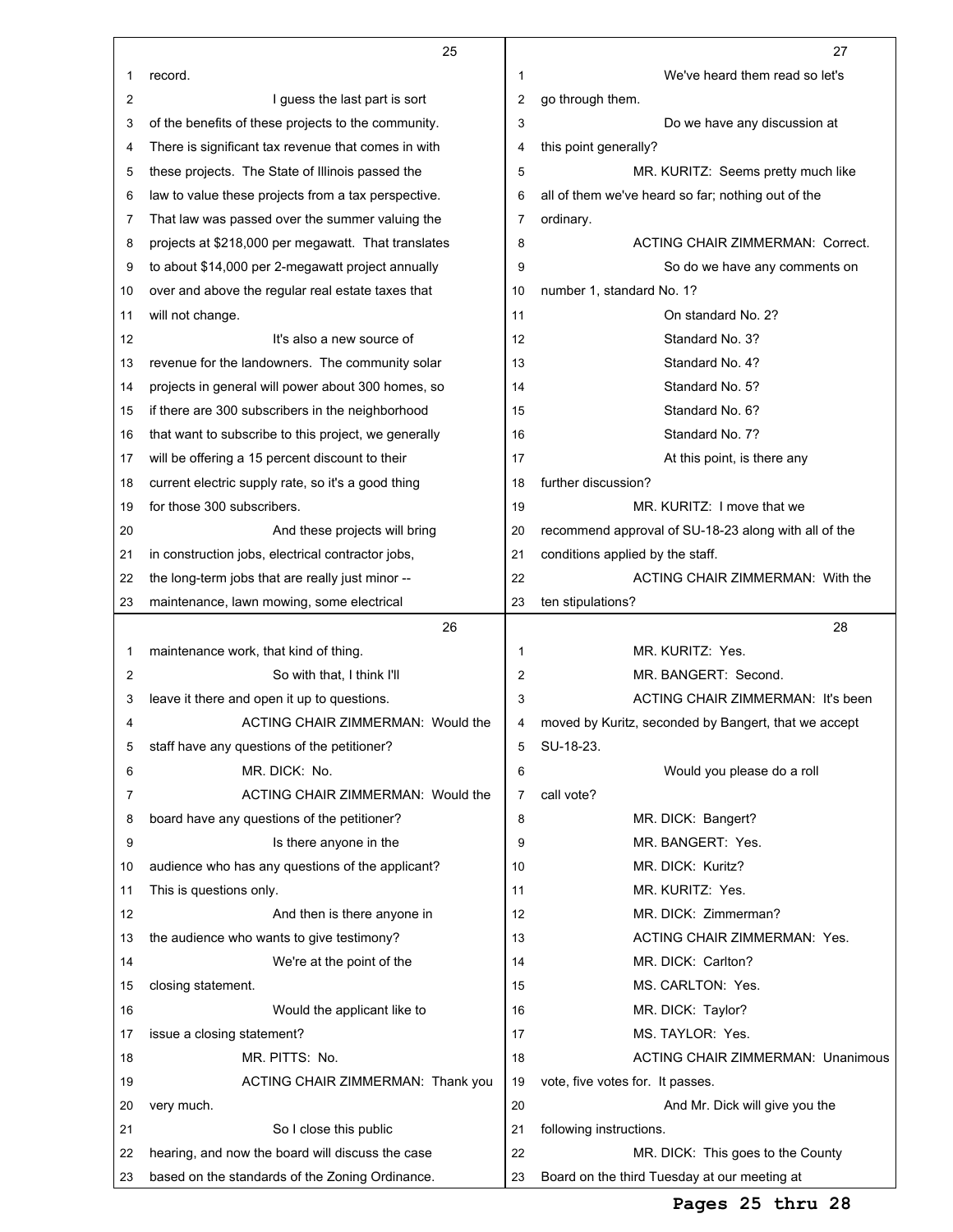|          | 29                                                                                               |
|----------|--------------------------------------------------------------------------------------------------|
| 1        | 9 o'clock in the morning, and it will be on the                                                  |
| 2        | consent agenda unless one of the County Board                                                    |
| 3        | members chooses to take it off the agenda, and the                                               |
| 4        | final decision shall be made at that time.                                                       |
| 5        | If you choose not to attend,                                                                     |
| 6        | you could call me at noon and I'll let you know what                                             |
| 7        | happened, and then shortly thereafter, I will send                                               |
| 8        | you a copy of the findings of fact and the                                                       |
| 9        | recommendation or the decision of the County Board.                                              |
| 10       | (Whereupon the foregoing                                                                         |
|          |                                                                                                  |
| 11       | proceedings adjourned at 7:30                                                                    |
| 12       | p.m.)                                                                                            |
| 13       |                                                                                                  |
| 14       |                                                                                                  |
| 15       |                                                                                                  |
| 16       |                                                                                                  |
| 17       |                                                                                                  |
| 18       |                                                                                                  |
| 19       |                                                                                                  |
| 20       |                                                                                                  |
| 21       |                                                                                                  |
| 22       |                                                                                                  |
| 23       |                                                                                                  |
|          | 30                                                                                               |
| 1        | STATE OF ILLINOIS)                                                                               |
|          | )SS.                                                                                             |
| 2        | <b>COUNTY OF SANGAMON)</b>                                                                       |
|          |                                                                                                  |
| 3        |                                                                                                  |
| 4        | <b>CERTIFICATE</b>                                                                               |
| 5        | I, Laurel A. Patkes, Certified Shorthand<br>Reporter in and for said County and State, do hereby |
| 6<br>7   | certify that I reported in shorthand the foregoing                                               |
| 8        | proceedings and that the foregoing is a true and                                                 |
| 9        | correct transcript of my shorthand notes so taken as                                             |
| 10       | aforesaid.                                                                                       |
| 11       | I further certify that I am in no way                                                            |
| 12       | associated with or related to any of the parties or                                              |
| 13       | attorneys involved herein, nor am I financially                                                  |
| 14       | interested in this action.                                                                       |
| 15       | Dated October 6, 2018.                                                                           |
| 16       |                                                                                                  |
| 17       | <b>Laurel A. Patkes</b>                                                                          |
|          | <b>Certified Shorthand Reporter</b>                                                              |
| 18       |                                                                                                  |
| 19       |                                                                                                  |
| 20<br>21 |                                                                                                  |
| 22       |                                                                                                  |
| 23       |                                                                                                  |
|          |                                                                                                  |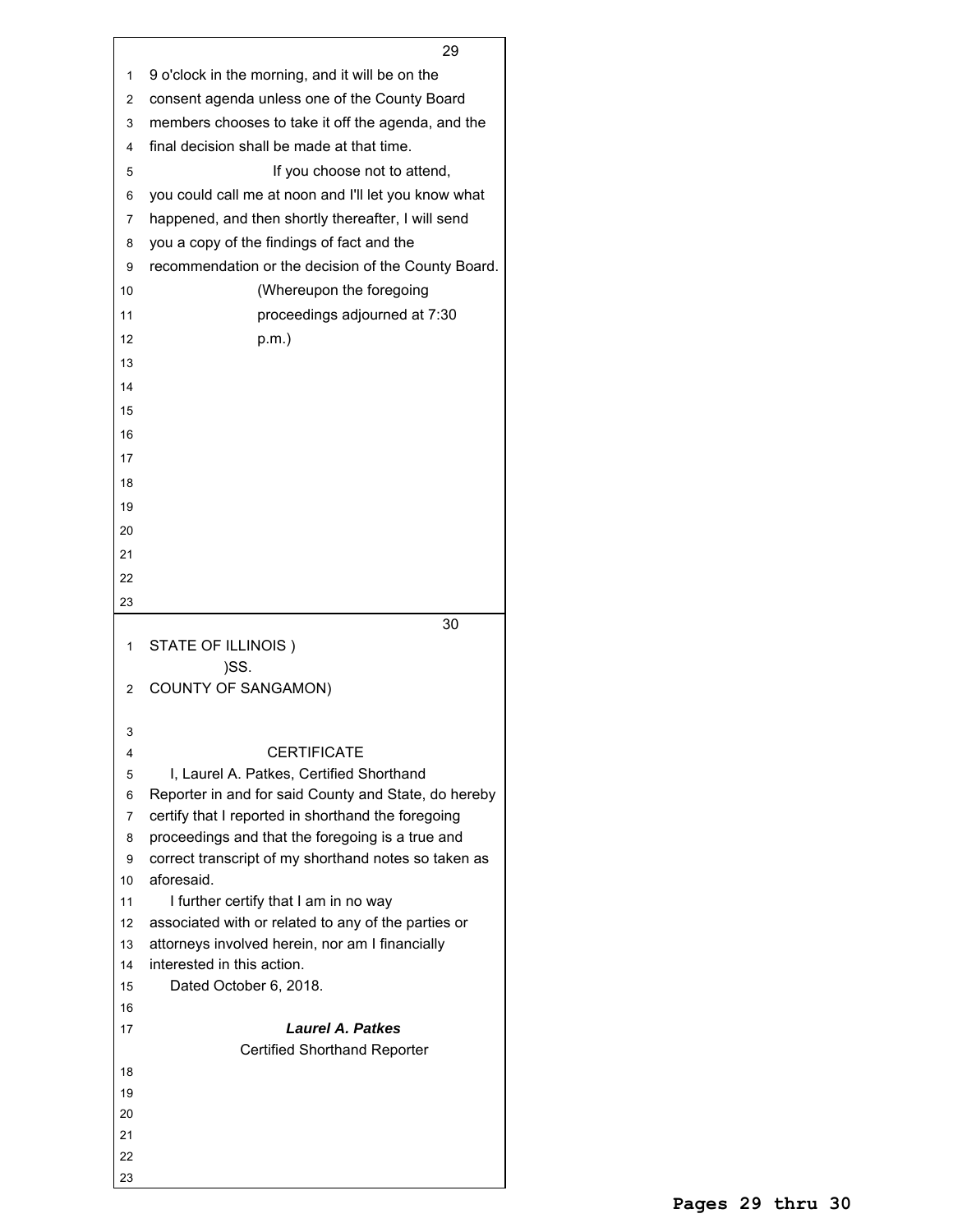| \$                                       | $\overline{\mathbf{5}}$        | <b>affirm</b> $[2] - 18:15$ ,<br>19:11 | 6:21, 7:3, 7:12, 12:18,<br>21:14 | <b>CARLTON</b> [1] -<br>28:15  |
|------------------------------------------|--------------------------------|----------------------------------------|----------------------------------|--------------------------------|
|                                          |                                | affirmed [1] - 18:11                   | Article [2] - 15:14,             | case $[5] - 6:18, 8:10$ ,      |
| \$14,000 [1] - 25:9                      | $5$ [2] - 16:9, 27:14          | Agency [3] - 6:1,                      | 18:6                             | 18:11, 22:1, 26:22             |
| $$218,000$ [1] - 25:8                    |                                | 11:9, 16:3                             | <b>asphalt</b> $[1] - 8:22$      | <b>Case</b> $[1] - 21:17$      |
| \$25,000 [1] - 17:3                      | 6                              | agenda [2] - 29:2,                     | Assessment [4] -                 | cash $[1] - 17:6$              |
| \$50,000 [1] - 17:3                      |                                | 29:3                                   | 5:11, 5:13, 9:7, 14:11           | cell $[1] - 10:4$              |
|                                          |                                | Agreement $[4]$ -                      | assessment $[1] - 9:9$           | certified $[3] - 12:22$ ,      |
| 1                                        | $6$ [3] - 13:18, 16:11,        | 10:23, 17:17, 17:23,                   | <b>assisting</b> $[1] - 14:13$   | 15:21, 16:22                   |
|                                          | 27:15                          | 24:15                                  | <b>assurance</b> $[1] - 11:2$    | certify [1] - 17:20            |
|                                          | 60563 [1] - 19:4               | agreement $[4] - 6:8$ ,                | attachment $[2] - 5:7$ .         | Chair [1] - 19:16              |
| 1 [3] - 15:17, 27:10                     |                                | 13:16, 17:21, 18:2                     | 6:9                              | <b>CHAIR</b> $[13] - 18:10$ ,  |
| 10 $[1] - 18:3$                          | $\overline{7}$                 | <b>agrees</b> [1] - 17:7               | <b>attend</b> $[1] - 29:5$       | 19:10, 19:17, 21:12,           |
| 10-year [1] - 21:3                       |                                | agricultural [1] -                     | attention [1] - 22:5             | 22:4, 26:4, 26:7,              |
| 100 [1] - 19:3                           | $7$ [3] - 14:6, 16:15,         | 9:14                                   | Atwell [1] - 19:1                | 26:19, 27:8, 27:22,            |
| $12$ [1] - 10:12                         | 27:16                          | Agricultural $[4]$ -                   | <b>audience</b> [2] - 26:10,     | 28:3, 28:13, 28:18             |
| 1245 [1] - 19:2                          | $79$ [1] - 8:15                | 10:23, 17:17, 17:22,                   | 26:13                            | change [1] - 25:11             |
| $15$ [3] - 8:17, 12:17,                  | $7:30$ [1] - 29:11             | 24:14                                  |                                  | choose $[1] - 29:5$            |
| 25:17                                    |                                | agriculture $[1] - 14:3$               | В                                | chooses $[1] - 29:3$           |
| $158$ [1] - 9:9                          | 8                              | Agriculture [5] -                      |                                  | civil $[1]$ - 19:4             |
|                                          |                                | 6:20, 9:1, 11:1, 15:8,                 |                                  | clarify $[1] - 20:3$           |
| $\boldsymbol{2}$                         |                                | 17:19                                  | background [1] -                 | click [1] - 22:7               |
|                                          | $8$ [1] - 16:19                | air $[1] - 22:15$                      | 20:19                            | close [1] - 26:21              |
| $2$ [4] - 8:21, 11:10,                   | $89.6$ [1] - 9:7               | allows [1] - 10:9                      | <b>BANGERT</b> [2] - 28:2,       | closed $[2] - 5:19, 6:2$       |
| 15:20, 27:11                             |                                | amount [1] - 17:2                      | 28:9                             | closing [2] - 26:15,           |
| 2-megawatt $[4]$ -                       | 9                              | <b>analysis</b> $[1] - 9:15$           | <b>Bangert</b> $[2] - 28:4$      | 26:17                          |
| 6:14, 9:22, 24:3, 25:9                   |                                | annually $[1] - 25:9$                  | 28:8                             | coated [1] - 22:21             |
| 20-year $[1] - 21:3$                     |                                | anti [5] - 10:11, 12:1,                | <b>Barton</b> $[1] - 18:20$      | coating [4] - 10:11,           |
| $200$ [1] - 9:9                          | $9$ [3] - 15:12, 17:16,        | 16:10, 22:21, 22:22                    | <b>BARTON</b> [1] - 19:22        | 12:1, 16:10, 22:22             |
| $2000 s$ [1] - 20:20                     | 29:1                           | <b>anti-glare</b> $[1]$ - 22:22        | <b>based</b> $[2] - 20:15$ ,     | combiner [1] - 23:1            |
| 2016 [1] - $20:7$                        |                                | anti-reflective [4] -                  | 26:23                            | comfort $[1] - 9:19$           |
| 2018 [1] - $5:1$                         | A                              | 10:11, 12:1, 16:10,                    | <b>beams</b> $[1] - 22:19$       | coming $[1] - 20:22$           |
|                                          |                                | 22:21                                  | <b>benefits</b> $[1] - 25:3$     | <b>comments</b> [1] - 27:9     |
| <b>22</b> [1] - 8:21<br>$230$ [1] - 9:12 | accept $[2] - 17:7$ ,          | <b>applicable</b> $[1] - 14:7$         | <b>best</b> $[1]$ - 14:18        | commercial $[2]$ -             |
|                                          | 28:4                           | applicant $[20] - 5:2$ ,               | <b>better</b> $[1] - 23:21$      | 14:4, 20:12                    |
| 247.6 $[1] - 9:10$                       | acceptable [2] -               | 6:3, 6:6, 6:13, 9:21,                  | <b>bill</b> $[1]$ - 20:3         | commit [1] - 24:9              |
|                                          | 11:2, 24:22                    | 10:11, 10:14, 11:5,                    | <b>bit</b> $[1] - 21:1$          | committed [1] -                |
| 3                                        | access [1] - 12:11             | 11:8, 12:22, 13:2,                     | <b>blowup</b> $[1] - 8:5$        | 14:18                          |
|                                          | <b>according</b> $[1] - 14:10$ | 13:6, 13:14, 14:17,                    | <b>bond</b> $[3] - 17:8$ ,       | communication [6] -            |
| $3$ [3] - 12:2, 16:1,                    | <b>acres</b> [1] - 8:15        | 15:20, 16:1, 16:5,                     | 24:20, 24:22                     | 5:15, 5:20, 5:23, 6:5,         |
| 27:12                                    | Act $[2] - 20:6, 20:16$        | 16:16, 26:10, 26:16                    | <b>bore</b> $[1] - 20:2$         | 10:15, 13:15                   |
| $30$ [3] - 21:6, 23:22,                  | <b>ACTING</b> $[13] - 18:10$ , | applicants [1] -                       | <b>Boston</b> $[1] - 20:15$      | community $[7]$ -              |
| 24:12                                    | 19:10, 19:17, 21:12,           | 18:14                                  | Boston-based [1] -               | 20:12, 20:13, 20:16,           |
| 300 [4] - $9:11$ , $25:14$ ,             | 22:4, 26:4, 26:7,              | application $[5] - 5:5$ ,              | 20:15                            | 20:22, 21:9, 25:3,             |
| 25:15, 25:19                             | 26:19, 27:8, 27:22,            | 5:23, 10:3, 15:13,                     | <b>Boulevard</b> [1] - 19:8      | 25:13                          |
| 3300 $[2] - 8:16, 12:16$                 | 28:3, 28:13, 28:18             | 18:5                                   | <b>boundary</b> $[1] - 7:16$     | <b>company</b> $[4] - 16:20$ , |
| $35$ [1] - 15:5                          | <b>Acting</b> $[1] - 19:16$    | applied $[1] - 27:21$                  | <b>boxes</b> $[1] - 23:1$        | 16:23, 17:16, 17:18            |
| 350 [1] - $15:14$                        | acutely [1] - 22:6             | <b>applying</b> $[1] - 6:13$           | <b>bring</b> $[1]$ - 25:20       | compatible $[1] - 14:2$        |
| 350-43.00(3[1] -                         | add [1] - 14:19                | approval [1] - 27:20                   | <b>buckets</b> [1] - 20:10       | competent $[2] - 13:4,$        |
| 18:6                                     | <b>addition</b> $[1] - 15:10$  | architectural [1] -                    | <b>build</b> $[2] - 20:18$ ,     | 16:7                           |
|                                          | <b>address</b> [2] - 18:19,    | 19:5                                   | 24:4                             | complaints $[1] - 11:7$        |
| 4                                        | 19:7                           | <b>Area</b> [1] - 10:18                | <b>building</b> $[1] - 6:3$      | complete $[1] - 16:2$          |
|                                          | addresses [1] -                | area [1] - 11:14                       | <b>Building</b> $[2] - 11:6$ ,   | completion $[2]$ -             |
|                                          | 18:15                          | areas $[1] - 14:5$                     | 16:17                            | 11:7, 16:18                    |
| $4$ [3] - 12:11, 16:5,                   | adequate [2] - 12:11,          | array $[2] - 22:11$ ,                  | BY [1] - 19:22                   | compliance [1] -               |
| 27:13                                    | 13:8                           | 23:4                                   |                                  | 15:15                          |
| 440 [1] - 19:7                           | adjacent $[1] - 7:6$           | arrays $[5] - 10:6$ ,                  | C                                | comply $[1] - 17:21$           |
| 4620 [1] - 18:21                         | adjourned [1] -                | 10:8, 10:10, 10:12,                    |                                  | concern [1] - 24:11            |
|                                          | 29:11                          | 11:23                                  |                                  | concluding $[1]$ -             |
|                                          | <b>aerial</b> $[1] - 7:5$      | Arrowsmith $[6] - 5:9$ ,               | <b>Carlton</b> $[1] - 28:14$     | 15:12                          |
|                                          |                                |                                        |                                  |                                |

1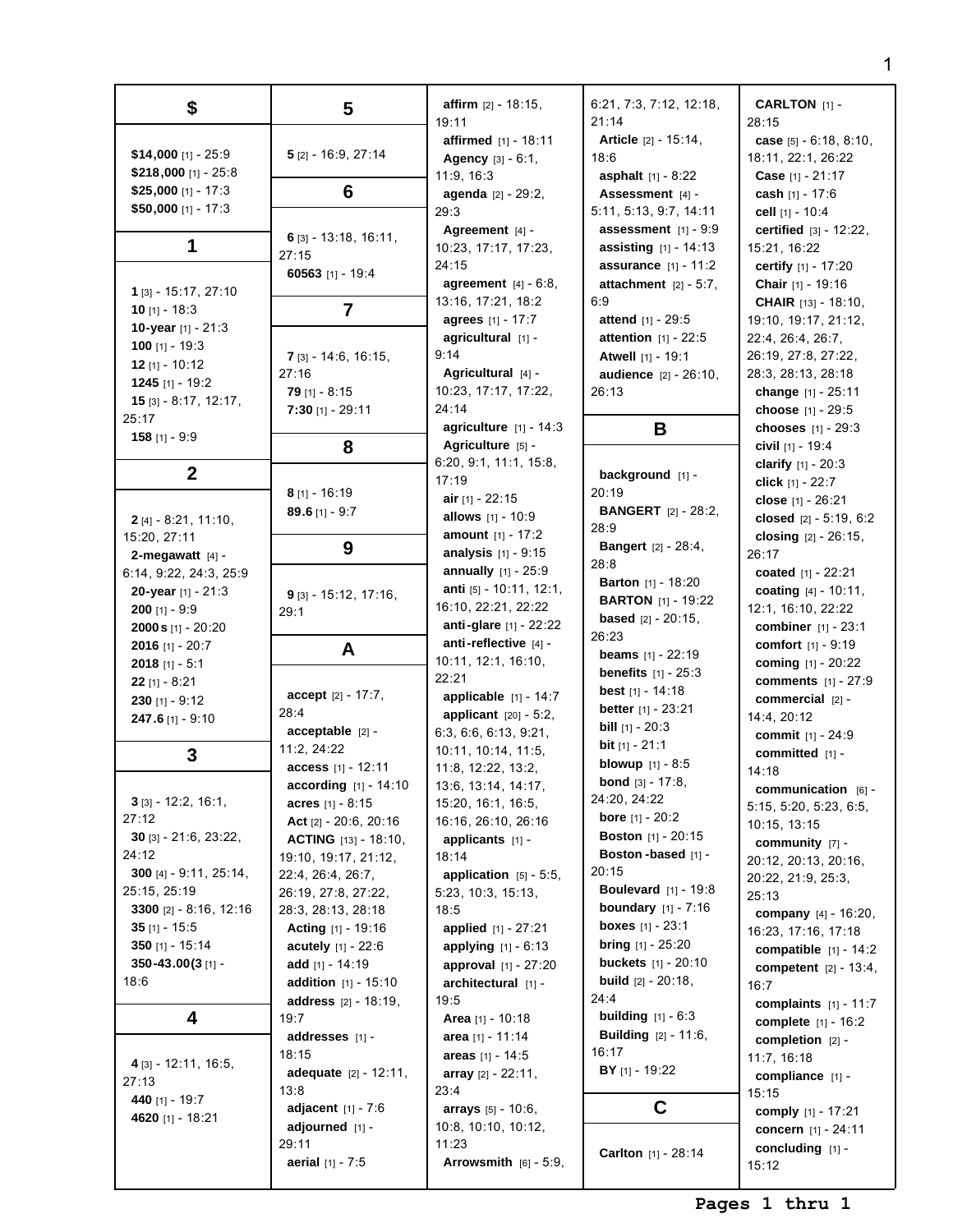| <b>concrete</b> $[1] - 23:3$    | creating $[1] - 13:16$                     | 28:22                             | 23:11                                | fine $[3] - 19:12$ ,            |
|---------------------------------|--------------------------------------------|-----------------------------------|--------------------------------------|---------------------------------|
| <b>condition</b> $[2] - 15:3$ , | credit $[2] - 17:6$ ,                      | <b>Diehl</b> [1] - 19:3           | <b>escrow</b> $[2] - 17:6$ ,         | 19:13, 19:14                    |
| 16:19                           | 24:21                                      | different $[1] - 21:1$            | 24:21                                | <b>Fire</b> $[1]$ - 12:18       |
| conditions $[1]$ -              | crop $[9] - 8:20, 9:2,$                    | <b>diminish</b> $[1] - 11:13$     | essentially $[4]$ -                  | fire $[1] - 12:19$              |
| 27:21                           | 9:3, 9:4, 9:5, 11:19,                      | directly $[1] - 22:23$            | 21:3, 22:10, 22:18,                  | <b>firm</b> $[1]$ - 19:4        |
| conformance [1] -               | 12:7, 15:5, 23:21                          | discount [1] - 25:17              | 23:17                                | fit $[1] - 20:4$                |
| 13:20                           | crops $[2] - 15:11$ ,                      | <b>discretion</b> $[1] - 17:7$    | <b>establish</b> $[1] - 9:22$        | five $[4] - 17:12$ ,            |
| conforms $[1] - 14:7$           | 24:1                                       | discuss $[1] - 26:22$             | establishing [1] -                   | 17:14, 24:5, 28:19              |
| congestion [1] -                | current [1] - 25:18                        | discussion [2] -                  | 17:23                                | flat $[1] - 8:19$               |
| 13:10                           |                                            | 27:3, 27:18                       | establishment $[2]$ -                | follow [3] - 6:17,              |
| consent $[1] - 29:2$            | D                                          | distance [1] - 13:13              | 13:18, 14:1                          | 10:9, 18:3                      |
| <b>Conservation</b> $[2]$ -     |                                            | distributed $[2] - 5:6$ ,         | estate [1] - 25:10                   | <b>following</b> $[3] - 8:13$ , |
| 11:22, 16:13                    |                                            | 6:12                              | <b>estimate</b> $[2] - 16:23$ ,      | 15:16, 28:21                    |
| considered $[1]$ -              | damaged $[2] - 13:3,$                      | <b>District</b> $[6] - 6:20$ ,    | 17:10                                | <b>follows</b> $[3] - 8:8$ ,    |
| 24:20                           | 16:6                                       | 9:1, 11:22, 12:18,                | <b>estimated</b> $[1] - 17:2$        | 8:10, 9:16                      |
| construct [1] - 17:20           | <b>David</b> $[1] - 19:6$                  | 15:8, 16:13                       | ethanol $[1] - 15:7$                 | <b>form</b> $[1] - 17:5$        |
| constructed [1] -               | December [1] - 20:7                        | <b>district</b> $[3] - 12:5$ ,    | <b>Evaluation</b> $[4] - 5:11$ ,     | forth $[1] - 15:14$             |
| 24:10                           | <b>decision</b> $[2] - 29:4,$              | 13:20, 14:8                       | 5:12, 9:6, 14:11                     | four $[3] - 20:10$ , $24:3$ ,   |
| construction $[10]$ -           | 29:9                                       | documents [1] - 18:4              | evening $[1] - 22:16$                | 24:5                            |
| 6:4, 13:3, 15:19,               | decisions $[1] - 14:14$                    | <b>Downers</b> $[2] - 18:21$      | evidence [1] - 18:16                 | <b>frontage</b> $[2] - 8:16$ ,  |
| 15:22, 16:3, 16:6,              | decommission [1] -                         | <b>drain</b> $[2] - 24:8, 24:9$   | exceed [1] - 18:1                    | 12:16                           |
| 24:2, 24:6, 24:8,               | 24:16                                      | drainage $[3] - 8:19$ ,           | <b>excuse</b> $[1] - 21:12$          | full $[2] - 21:6, 24:8$         |
| 25:21                           | decommissioning                            | 12:12, 12:20                      | experience $[2]$ -                   | funds $[1] - 24:21$             |
| consultant $[1] - 19:5$         | $[6] - 10:22, 16:23,$                      | Drive [1] - 18:21                 | 13:5, 16:7                           | <b>Future</b> [2] - 20:6,       |
| consultation $[3]$ -            | 17:1, 17:2, 17:9,                          | driven [1] - 22:19                | <b>extent</b> $[1] - 8:9$            | 20:16                           |
| 5:19, 6:2, 16:2                 | 24:13                                      | durability [1] - 14:19            |                                      | <b>future</b> $[1] - 6:8$       |
| contact $[2] - 11:4,$           | deconstruction [1] -                       | dwelling $[3] - 9:3$ ,            | F                                    |                                 |
| 16:15                           | 17:13                                      | 9:5, 11:16                        |                                      | G                               |
| <b>contain</b> $[1] - 10:4$     | dedicated $[1] - 10:19$                    |                                   |                                      |                                 |
| contained $[1] - 18:1$          | <b>Deerfield</b> $[1] - 19:8$              | Е                                 | face $[2] - 22:14$ ,                 |                                 |
|                                 |                                            |                                   |                                      |                                 |
| <b>continue</b> $[2] - 12:7$ ,  | Department [10] -                          |                                   | 22:16                                | general [1] - 25:14             |
| 12:9                            | 5:16, 6:7, 10:15, 11:1,                    |                                   | <b>facilities</b> $[1] - 12:12$      | generally [5] - 22:12,          |
| contractor $[3] - 13:4,$        | 11:6, 13:7, 13:15,                         | east $[5] - 7:20, 8:3,$           | <b>facility</b> $[9] - 6:4,$         | 22:23, 23:20, 25:16,            |
| 16:7, 25:21                     | 15:18, 16:17, 17:18                        | 9:4, 11:18, 22:14                 | 9:23, 10:2, 10:4, 11:7,              | 27:4                            |
| conversion $[1]$ -              | department $[1]$ -                         | <b>East</b> $[3] - 8:16$ ,        | 13:1, 15:1, 16:18,                   | generated [1] - 22:17           |
| 14:14                           | 5:21                                       | 12:17, 19:2                       | 17:11                                | generating [5] -                |
| copy $[2] - 5:6, 29:8$          | depth $[1] - 17:14$                        | EcoCAT $[1] - 10:15$              | facility) $[1] - 18:7$               | 9:22, 10:2, 13:1,               |
| corn [2] - 15:6, 15:11          | <b>designed</b> $[4] - 10:10$ ,            | egress [1] - 13:9                 | facing [5] - 7:9, 7:15,              | 14:23, 18:7                     |
| corner $[5] - 7:6, 7:7,$        | 11:23, 13:10, 14:12                        | <b>electric</b> $[1] - 25:18$     | 7:17, 7:21, 7:23                     | glare [1] - 22:22               |
| 7:13, 7:22, 8:4                 | <b>desirable</b> $[3] - 12:8$ ,            | <b>electrical</b> $[2] - 25:21$ , | fact $[1] - 29:8$                    | govern [1] - 14:1               |
| <b>cornfield</b> $[1] - 7:11$   | 12:9, 14:5                                 | 25:23                             | family [3] - 9:3, 9:4,               | grass $[2] - 23:14$ ,           |
| cost $[4] - 16:21$ ,            | details $[1] - 20:2$                       | electricity $[1] - 15:8$          | 11:16                                | 23:19                           |
| 16:23, 17:2, 17:9               | detention /retention                       | encourages [2] -                  | farm $[5] - 6:10$ ,                  | grasses [1] - 14:21             |
| costs $[1] - 5:3$               | $[2] - 12:23, 15:22$                       | 11:20, 16:12                      | 11:17, 13:6, 13:17,                  | greater [1] - 17:4              |
| <b>county</b> $[4] - 7:8$ ,     | determined $[1]$ -                         | end $[1] - 24:12$                 | 16:8                                 | ground [5] - 10:5,              |
| 16:20, 17:6, 17:20              | 17:3                                       | endanger $[1] - 9:18$             | farmland $[2] - 14:14$ ,             | 11:20, 22:20, 23:10,            |
| <b>County</b> $[17] - 6:7$ ,    | detrimental $[1]$ -                        | endangered [2] -                  | 15:10                                | 23:20                           |
| 8:17, 10:1, 11:2,               | 9:18                                       | 5:17, 10:17                       | farms $[2] - 6:14, 15:9$             | Groundcover [1] -               |
| 11:21, 12:17, 13:7,             | developer [1] - 20:15                      | <b>Energy</b> $[3] - 10:7$ ,      | feet $[6] - 8:15, 8:21,$             | 16:11                           |
| 13:15, 15:6, 15:18,             | developers [2] -                           | 20:6, 20:16                       | 10:12, 12:16, 17:14,                 | Grove [1] - 18:21               |
| 16:13, 17:23, 23:15,            | 20:22, 21:6                                | engineer $[2] - 16:22$ ,          | 22:20                                | grown $[2] - 14:21$ ,           |
| 24:23, 28:22, 29:2,             | Development [1] -                          | 17:3                              | field $[4] - 7:17, 7:20,$            | 15:6                            |
| 29:9                            | 18:3                                       | enjoyment [1] -                   | 13:3, 16:6                           | grows $[1] - 23:19$             |
| <b>couple</b> $[2] - 20:1$ ,    | development [2] -                          | 11:11                             | file $[2] - 11:5, 16:16$             | growth $[2] - 23:18$ ,          |
| 23:11                           | 12:3, 12:20                                | ensure [1] - 24:17                | final $[1] - 29:4$                   | 23:20                           |
| cover $[2] - 11:20$ ,           | <b>Dick</b> $[2] - 21:16$ ,                | entire $[1] - 21:2$               | <b>financial</b> $[3] - 11:2$ ,      | guarantee [1] - 24:15           |
| 23:20                           | 28:20                                      | entirely [1] - 17:15              | 20:17, 24:16                         | <b>guess</b> $[1] - 25:2$       |
| <b>CRABLE</b> [2] - 18:23,      | <b>DICK</b> $[8] - 21:20$ ,                | <b>entrance</b> $[2] - 13:13$ ,   | <b>financing</b> $[2] - 17:1$ ,      |                                 |
| 19:13<br>Crable [1] - 19:1      | 26:6, 28:8, 28:10,<br>28:12, 28:14, 28:16, | 15:17<br>equipment $[2] - 23:5$ , | 17:4<br><b>findings</b> $[1] - 29:8$ |                                 |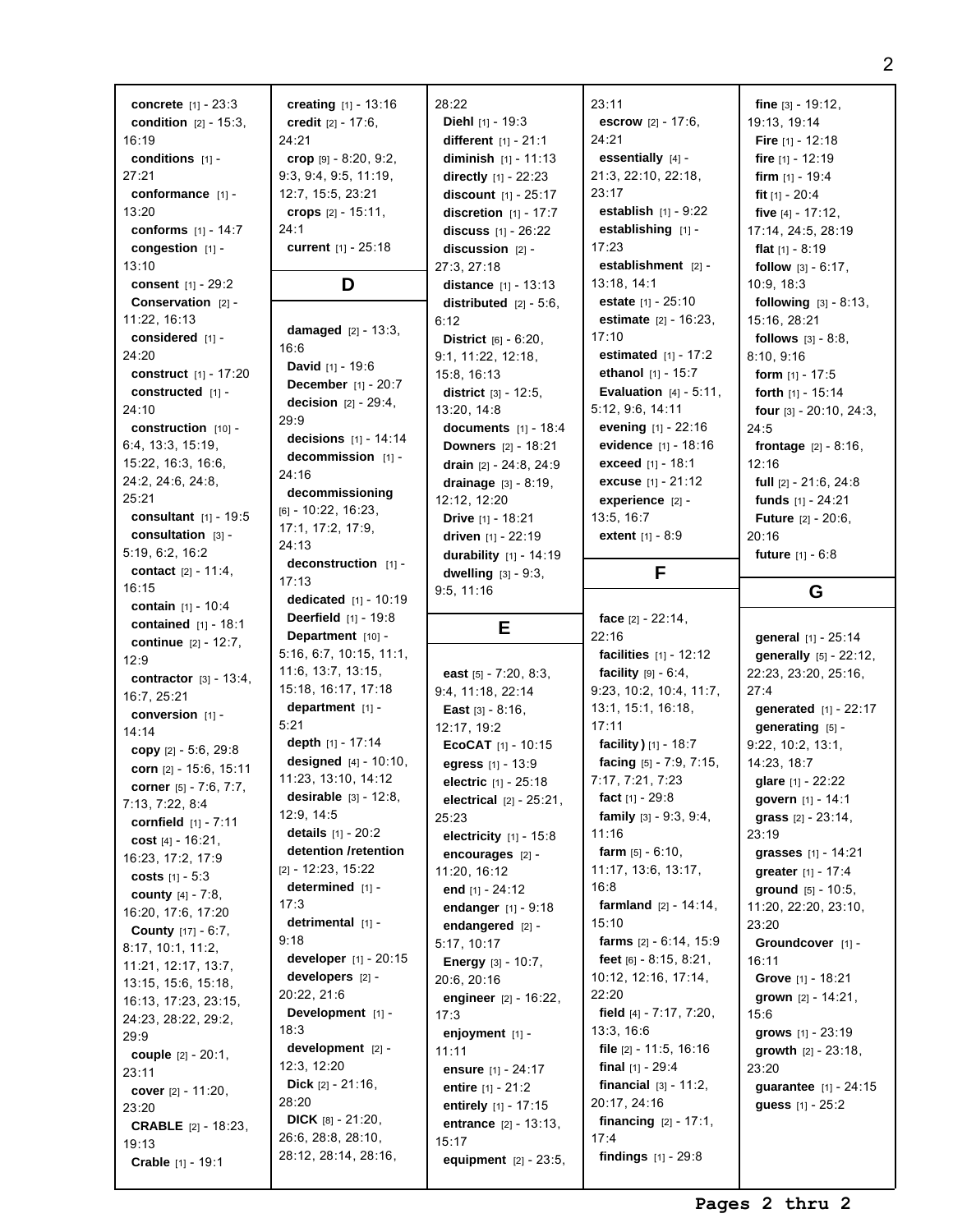| Н                               | injurious [1] - 11:11                                | 14:18                                           | 13:22, 14:9                    | <b>new</b> $[1] - 25:12$       |
|---------------------------------|------------------------------------------------------|-------------------------------------------------|--------------------------------|--------------------------------|
|                                 | <b>installed</b> $[3] - 11:23$ ,                     | large [2] - 8:9, 20:11                          | meter [1] - 20:11              | Nexamp [4] - 18:22,            |
|                                 | 16:10, 16:14                                         | last [3] - 6:22, 24:19,                         | mid $[1] - 20:20$              | 19:9, 20:14, 20:20             |
| hard [1] - 22:9                 | instructions $[1]$ -                                 | 25:2                                            | middle $[2] - 22:15$ ,         | $nexamp$ [1] - 10:7            |
| <b>harvested</b> $[1] - 7:20$   | 28:21                                                | <b>law</b> $[3] - 5:1$ , $25:6$ ,               | 23:3                           | $next$ [3] - 6:11, 6:18,       |
| harvesting [1] - 15:7           | intent $[1] - 13:20$                                 | 25:7                                            | mike [1] - 18:17               |                                |
| head $[1] - 21:10$              |                                                      |                                                 |                                | 22:8                           |
|                                 | introduce $[1] - 5:5$                                | <b>lawn</b> $[1]$ - 25:23                       | minimize [1] - 13:10           | <b>noise</b> $[1] - 23:5$      |
| <b>health</b> $[3] - 5:21$ ,    | <b>Inventory</b> [1] - 10:18                         | <b>lease</b> $[1] - 21:3$                       | minor $[1] - 25:22$            | <b>nonfarm</b> $[2] - 7:16$ ,  |
| 9:18, 14:20                     | <b>inverter</b> $[2] - 23:1$ ,                       | least $[1] - 17:11$                             | Mitigation [4] -               | 8:1                            |
| <b>Health</b> $[1] - 13:7$      | 23:2                                                 | <b>leave</b> $[1] - 26:3$                       | 10:23, 17:17, 17:22,           | <b>noon</b> $[1]$ - 29:6       |
| hear [2] - 21:16, 22:1          | <b>investor</b> $[1] - 21:8$                         | <b>length</b> $[1] - 21:2$                      | 24:15                          | north [5] - 6:15, 6:17,        |
| heard [2] - 27:1, 27:6          | Iragi [1] - 20:21                                    | LESA [1] - 14:17                                | mix $[1] - 23:18$              | 7:11, 9:2, 11:17               |
| <b>hearing</b> $[2] - 21:20$ ,  | irrevocable $[1] - 17:5$                             | $less$ [1] - 23:23                              | <b>month</b> $[1] - 24:6$      | northeast [4] - 7:6,           |
| 26:22                           | <b>issuance</b> $[1] - 17:19$                        | letter [3] - 11:9, 17:5,                        | months $[1] - 24:3$            | 7:7, 7:13, 7:23                |
| height $[1] - 10:13$            | <b>issue</b> [1] - 26:17                             | 24:21                                           | morals $[1] - 9:19$            | northern $[1] - 22:11$         |
| high [2] - 9:13, 14:17          | <b>issued</b> $[4] - 12:23$ ,                        | <b>life</b> $[2] - 13:5, 16:8$                  | morning $[2] - 22:14$ ,        | northwest $[1] - 7:21$         |
| highway $[1] - 7:9$             |                                                      |                                                 | 29:1                           | notifications [1] -            |
| Highway [5] - 6:7,              | 15:19, 15:23, 16:4                                   | <b>light</b> $[1]$ - 22:10                      |                                |                                |
| 8:17, 12:17, 13:15,             | <b>issues</b> $[1] - 11:6$                           | <b>listed</b> $[1] - 10:17$                     | most $[1] - 14:5$              | 5:2                            |
|                                 | issues/complaints                                    | <b>live</b> [1] - 18:21                         | mount [1] - 10:8               | <b>number</b> $[1] - 27:10$    |
| 15:18                           | $[1] - 16:18$                                        | <b>local</b> $[2] - 14:13$ ,                    | mounted [3] - 10:5,            | <b>Number</b> [1] - 21:17      |
| hiring $[1] - 16:21$            |                                                      | 14:14                                           | 22:19, 23:11                   |                                |
| <b>Historic</b> $[3] - 6:1$ ,   | J                                                    | locate $[1] - 23:2$                             | move $[1] - 27:19$             | O                              |
| 11:9, 16:2                      |                                                      | <b>located</b> $[7] - 5.9$ ,                    | moved [1] - 28:4               |                                |
| <b>history</b> $[1] - 20:3$     |                                                      | 6:20, 7:3, 11:17,                               | mowing [1] - 25:23             |                                |
| hold [2] - 21:1, 21:5           | <b>Jobs</b> $[2] - 20:6$ ,                           | 11:18, 13:21, 14:8                              | MR [23] - 18:20,               | o'clock [1] - 29:1             |
| homes [1] - 25:14               | 20:16                                                | <b>location</b> $[3] - 10:21$ ,                 | 18:23, 19:6, 19:12,            | <b>obtain</b> $[1] - 6:3$      |
| hundred [1] - 9:8               | <b>jobs</b> $[3] - 25:21$ ,                          | 14:1, 14:4                                      | 19:13, 19:14, 19:19,           | <b>obtained</b> $[2] - 13:6$ , |
|                                 | 25:22                                                | $long-term$ [3] -                               | 21:20, 22:7, 26:6,             | 15:18                          |
|                                 | <b>Justin</b> $[1] - 18:23$                          | 14:20, 21:8, 25:22                              | 26:18, 27:5, 27:19,            | <b>offering</b> [1] - 25:17    |
|                                 |                                                      |                                                 | 28:1, 28:2, 28:8, 28:9,        | office $[1] - 19:2$            |
|                                 |                                                      | look $[1] - 7:2$                                |                                |                                |
|                                 |                                                      |                                                 |                                |                                |
| <b>I-beams</b> $[1]$ - 22:19    | K                                                    | <b>low</b> $[1] - 23:18$                        | 28:10, 28:11, 28:12,           | <b>officials</b> $[1] - 14:13$ |
|                                 |                                                      | lucky [1] - 24:4                                | 28:14, 28:16, 28:22            | one $[8] - 6:15, 6:16,$        |
| $II$ [1] - 21:15                | K-o-s-t-u-r-i-k [1] -                                |                                                 | MS [2] - 28:15, 28:17          | 6:17, 8:10, 8:13,              |
| <b>Illinois</b> $[13] - 5:16$ . | 19:7                                                 | Μ                                               |                                | 20:23, 23:23, 29:2             |
| 10:15, 10:18, 10:19,            |                                                      |                                                 | N                              | open [1] - 26:3                |
| 11:1, 11:9, 16:2,               | <b>keep</b> $[1] - 23:17$                            |                                                 |                                | operation [3] -                |
| 16:21, 17:18, 18:22,            | kept [2] - 11:5, 16:16                               | mail [2] - 5:6, 6:13                            |                                | 13:19, 14:2, 17:12             |
| 19:3, 19:8, 25:5                | <b>kind</b> $[3] - 20:18$ ,                          | mailed $[1] - 6:23$                             | <b>name</b> $[3] - 18:18$ ,    | operational [1] -              |
| immediate [2] -                 | 22:14, 26:1                                          | maintained $[1]$ -                              | 18:23, 19:6                    | 15:1                           |
| 11:12, 11:14                    | <b>knows</b> $[1] - 18:17$                           | 14:22                                           | names [1] - 18:14              | opinion $[1] - 15:12$          |
| Impact [4] - 10:23,             | <b>KOSTURIK</b> $[1]$ - 19:6                         | maintenance [3] -                               | <b>Naperville</b> $[1] - 19:3$ | <b>option</b> $[1] - 21:4$     |
| 17:17, 17:22, 24:15             | <b>Kosturik</b> [1] - 19:7                           | 13:19, 25:23, 26:1                              | <b>NARRATIVE</b> [1] -         | orderly $[1] - 12:3$           |
| <b>impede</b> $[1] - 12:3$      | <b>kOSTURIK</b> $[1]$ -                              | $map$ [2] - 5:8, 6:19                           | 19:21                          | Ordinance [4] -                |
| incentives $[3] - 20:7$ ,       | 19:14                                                |                                                 | <b>native</b> $[2] - 14:21$ ,  |                                |
| 20:10, 20:17                    | <b>KURITZ</b> $[4] - 27:5$                           | <b>maximize</b> $[1] - 22:17$                   | 23:14                          | 14:11, 15:4, 15:15,            |
| <b>inches</b> $[1] - 8:21$      | 27:19, 28:1, 28:11                                   | <b>maximum</b> $[2] - 9:11$ ,                   |                                | 26:23                          |
| includes [1] - 10:23            | <b>Kuritz</b> $[2] - 28:4,$                          | 10:12                                           | <b>Natural</b> [3] - 5:16,     | <b>ordinary</b> [1] - 27:7     |
|                                 | 28:10                                                | McLean $[3] - 11:21$ ,                          | 10:16, 10:18                   | original $[1] - 15:3$          |
| <b>including</b> $[1] - 18:5$   |                                                      | 15:6, 16:13                                     | <b>nature</b> $[1] - 14:3$     | <b>otherwise</b> $[1] - 11:19$ |
| incorporated $[1]$ -            |                                                      | <b>meadow</b> $[1] - 23:18$                     | <b>Nature</b> $[1] - 10:19$    | overall [1] - 24:6             |
| 5:13                            | L                                                    | <b>means</b> $[1] - 9:13$                       | <b>nearby</b> $[2] - 12:6$ ,   | owner $[1] - 17:11$            |
| <b>indicated</b> $[1] - 21:22$  |                                                      | <b>measures</b> $[1] - 13:8$                    | 12:8                           |                                |
| <b>indicates</b> $[4] - 10:3$   | <b>Land</b> $[5] - 5:10, 5:12,$                      | <b>meet</b> $[1] - 9:23$                        | necessary [1] -                | P                              |
| 10:11, 10:16, 14:17             | 9:6, 10:20, 14:11                                    | meets $[1] - 15:13$                             | 12:12                          |                                |
| <b>indicating</b> $[1] - 6:6$   |                                                      | <b>megawatt</b> $[2] - 17:4$ ,                  | $need$ [6] - 6:2, 11:2,        |                                |
| industrial $[1]$ - 14:5         | land $[6] - 9:2, 9:14$ ,                             | 25:8                                            | 11:5, 11:22, 13:2,             | $p.m$ [1] - 29:12              |
| information [1] -               | 11:19, 14:2, 14:21,                                  | <b>members</b> $[1] - 29:3$                     | 17:15                          | <b>pad</b> $[1] - 23:3$        |
| 19:18                           | 15:4                                                 |                                                 | needs $[3] - 16:14$ ,          | <b>paid</b> $[1] - 5:3$        |
| infrastructure [1] -            | landowners $[1]$ -                                   | <b>mentioned</b> $[3]$ -                        | 16:16, 17:13                   | panels [9] - 10:5,             |
| 17:13                           | 25:13                                                | 22:21, 23:14, 24:14                             |                                | 10:6, 16:9, 17:14,             |
| <b>ingress</b> $[1] - 13:9$     | <b>landscape</b> $[1] - 19:4$<br>landscaping $[1]$ - | met $[7] - 9:20, 11:15,$<br>12:5, 12:14, 13:11, | neighborhood [1] -<br>25:15    | 22:11, 22:20, 22:23,           |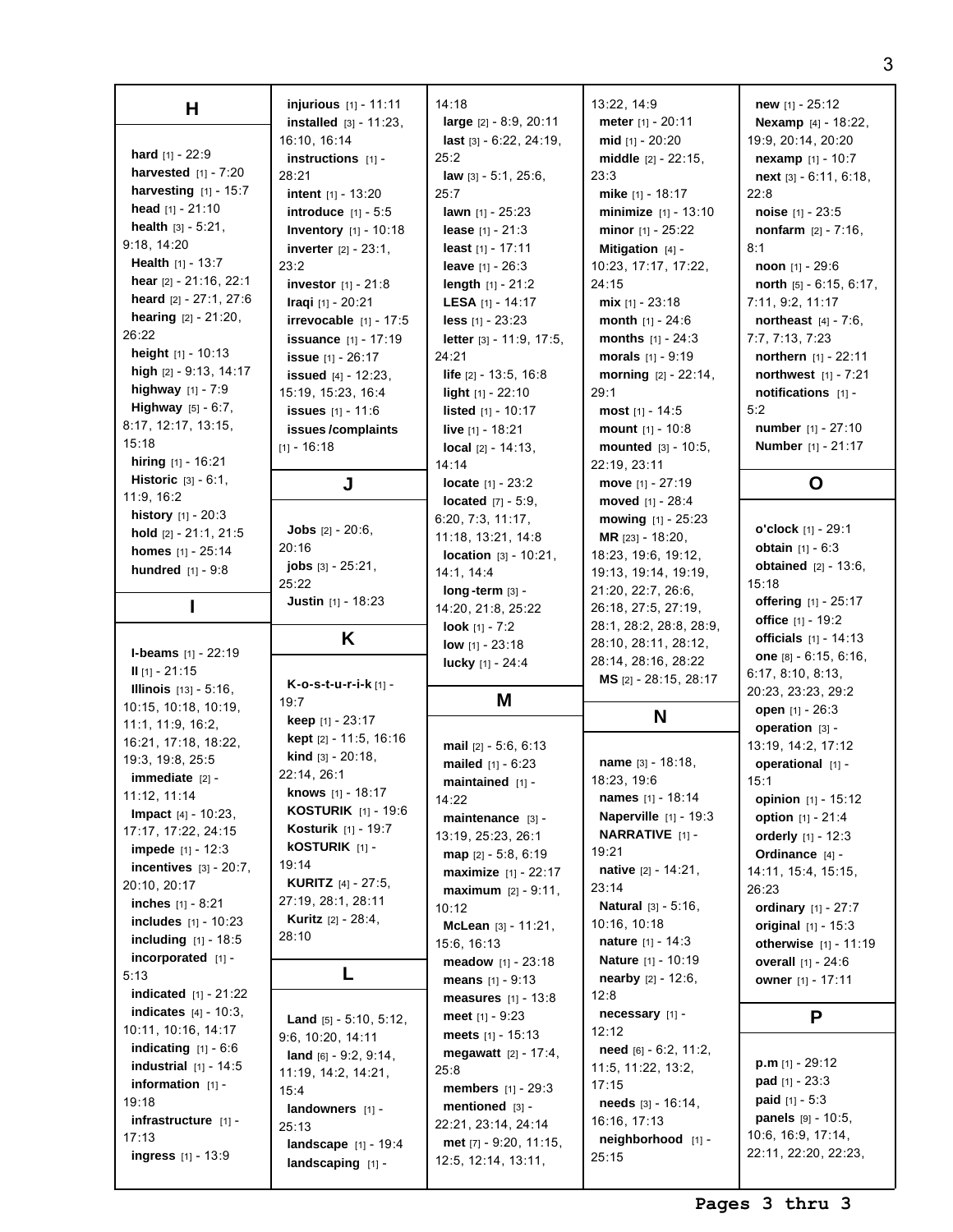23:13, 23:20 **parcel** [1] - 8:14 **part** [3] - 5:10, 23:19, 25:2 **partner** [1] - 21:9 **pass** [6] - 5:5, 5:9, 5:13, 6:1, 6:8, 6:11 **passed** [3] - 20:6, 25:5, 25:7 **passes** [1] - 28:19 **patterns** [1] - 12:21 **pay** [2] - 16:21, 22:5 **per** [4] - 17:3, 24:3, 25:8, 25:9 **percent** [2] - 15:6, 25:17 **performance** [3] - 17:7, 24:20, 24:22 **period** [2] - 24:6, 24:7 **permit** [8] - 6:3, 12:23, 15:17, 15:19, 15:22, 16:3, 16:20, 17:19 **permitted** [2] - 11:13, 12:4 **person** [2] - 11:4, 16:15 **perspective** [1] - 25:6 **petitioner** [2] - 26:5, 26:8 **phase** [1] - 23:12 **Phil** [3] - 22:20, 23:14, 24:13 **photos** [1] - 7:1 **photovoltaic** [1] -  $10.4$ **piece** [1] - 23:4 **pieces** [1] - 23:11 **PITTS** [6] - 18:20, 19:12, 19:19, 19:22, 22:7, 26:18 **Pitts** [2] - 18:20, 22:2 **plan** [6] - 6:9, 10:22, 18:15, 21:1, 21:5, 21:7 **plans** [4] - 12:22, 15:21, 18:4, 21:11 **plant** [1] - 23:15 **planted** [2] - 23:14, 23:16 **plat** [1] - 5:8 **point** [3] - 26:14, 27:4, 27:17 **points** [5] - 9:8, 9:9, 9:10, 9:11, 9:12 **poles** [3] - 23:9, 23:10, 23:11 **pollination** [2] - 15:9 12:8 15:2

11:21, 16:12 **possible** [1] - 12:21 **post** [1] - 24:16 **posts** [2] - 10:5, 17:15 **power** [7] - 9:22, 10:2, 13:1, 14:23, 18:7, 22:17, 25:14 **practices** [1] - 14:18 **pre** [1] - 12:20 **pre-development** [1] - 12:20 **preamble** [1] - 13:23 **preclude** [1] - 17:23 **prefer** [1] - 24:22 **present** [1] - 19:18 **presented** [2] - 18:12, 21:17 **Preservation** [3] -6:1, 11:9, 16:3 **preserved** [1] - 14:23 **Preserves** [1] - 10:19 **pretty** [1] - 27:5 **prime** [1] - 14:22 **proceedings** [1] - 29:11 **process** [4] - 13:4, 14:13, 14:15, 16:6 **produce** [2] - 15:7, **producing** [1] - 15:11 **production** [8] - 8:20, 9:2, 9:3, 9:4, 9:5, 11:20, 12:7, 15:5 **professional** [1] - 16:22 **project** [10] - 10:21, 14:20, 19:5, 21:2, 21:11, 24:4, 24:13, 24:16, 25:9, 25:16 **projects** [9] - 20:18, 21:2, 24:5, 25:3, 25:5, 25:6, 25:8, 25:14, 25:20 **properties** [2] - 12:4, **property** [28] - 5:8, 5:18, 5:22, 6:16, 6:20, 7:2, 7:3, 7:5, 7:6, 7:7, 7:9, 7:10, 7:13, 7:14, 7:22, 8:2, 8:3, 8:6, 9:13, 9:23, 11:12, 11:14, 11:19, 12:6, 12:15, 12:19, 14:16, **proposed** [12] - 5:23, 6:10, 9:17, 10:21, 11:10, 11:17, 12:2, 13:1, 13:13, 13:16,

13:21, 14:6 **proposes** [1] - 9:21 **Protection** [1] -12:18 **protection** [2] - 9:14, 12:19 **Provide** [1] - 13:23 **provide** [8] - 12:19, 12:22, 13:9, 14:12, 15:21, 16:22, 17:1, 17:16 **provided** [6] - 5:1, 11:3, 12:13, 13:13, 15:15, 20:7 **provides** [1] - 20:17 **public** [5] - 7:8, 8:20, 9:19, 13:11, 26:21 **publication** [1] - 5:3 **purposes** [1] - 11:13 **Q questions** [5] - 26:3, 26:5, 26:8, 26:10, 26:11 **quick** [1] - 20:19 **quite** [1] - 22:5 **R racks** [1] - 22:18 **rate** [1] - 25:18 **rational** [1] - 14:12 **read** [4] - 8:7, 8:11, 21:23, 27:1 **real** [1] - 25:10 **really** [3] - 23:4, 23:5, 25:22 **receiving** [1] - 16:20 **recommend** [1] - 27:20 **recommendation** [1] - 29:9 **recommended** [2] - 11:21, 16:12 **recommends** [1] - 15:13 **record** [2] - 10:17, 25:1 **refer** [1] - 22:1 **referred** [1] - 10:6 **reflective** [4] - 10:11, 12:1, 16:10, 22:21 **regarding** [2] - 5:21, 6:7 **registered** [2] - 10:19, 16:21 **regular** [1] - 25:10

**regulations** [1] -  $14.8$ **Regulations** [1] - 18:5 **reiterate** [1] - 24:19 **relatively** [2] - 8:18,  $22.12$ **removed** [2] - 17:14, 17:15 **renew** [1] - 21:4 **Renewables** [1] -  $21:15$ **repair** [2] - 13:5, 16:8 **repaired** [2] - 13:4, 16:7 **repairing** [1] - 24:9 **report** [8] - 5:12, 5:14, 6:23, 8:7, 8:10, 8:12, 21:23 **reported** [1] - 15:5 **request** [1] - 24:19 **required** [2] - 5:1, 15:3 **requirements** [1] - 10:1 **Reserves** [1] - 10:20 **residence** [4] - 7:5, 7:12, 7:16, 8:1 **residences** [2] - 12:9, 23:7 **residential** [2] - 14:4, 20:10 **Resources** [2] - 5:16, 10:16 **respectfully** [1] - 18:8 **respects** [1] - 14:7 **retain** [1] - 23:21 **retained** [1] - 12:21 **returned** [2] - 15:3, 15:4 **revenue** [2] - 25:4, 25:13 **reviewed** [1] - 17:10 **revised** [1] - 17:10 **road** [10] - 6:8, 7:19, 8:1, 8:3, 8:20, 8:22, 11:18, 13:16, 23:6, 23:12 **Road** [3] - 8:16, 12:17, 19:3 **roads** [1] - 12:12 **roll** [1] - 28:6 **rotate** [1] - 22:14 **routine** [1] - 18:18 **row** [2] - 23:21, 24:1 **rows** [2] - 10:4, 10:6 **rules** [1] - 20:16 **runoff** [1] - 23:23

**safe** [1] - 13:12 **safety** [1] - 9:19 **Saybrook** [1] - 12:18 **Saybrook - Arrowsmith** [1] - 12:18 **scale** [1] - 20:11 **score** [5] - 9:7, 9:9, 9:10, 9:12, 14:17 **seconded** [1] - 28:4 **Section** [2] - 15:14, 18:6 **security** [3] - 17:1, 17:4, 24:17 **sell** [1] - 21:7 **send** [1] - 29:7 **septic** [1] - 5:21 **series** [1] - 23:9 **set** [3] - 10:5, 15:14, 23:6 **setback** [1] - 10:1 **seven** [1] - 9:15 **shades** [1] - 23:19 **shall** [8] - 15:17, 15:20, 16:1, 16:5, 16:9, 16:23, 18:3, 29:4 **shortly** [1] - 29:7 **showing** [2] - 5:8, 6:19 **shows** [1] - 6:9 **side** [3] - 8:16, 12:16, 20:9 **sides** [1] - 9:1 **sign** [1] - 24:14 **signed** [1] - 17:17 **significant** [2] - 15:10, 25:4 **signoff** [1] - 13:6 **similar** [3] - 8:12, 15:9, 20:21 **simple** [2] - 22:12 **single** [3] - 9:2, 9:4, 11:16 **Site** [4] - 5:11, 5:12, 9:7, 14:11 **site** [5] - 6:9, 7:1, 9:8, 13:12, 14:22 **sites** [1] - 10:18 **size** [1] - 8:14 **soil** [4] - 5:12, 9:7, 14:19, 23:22 **Soil** [2] - 11:21, 16:13 **soils** [1] - 14:22 **Solar** [2] - 10:7,

**S**

18:22